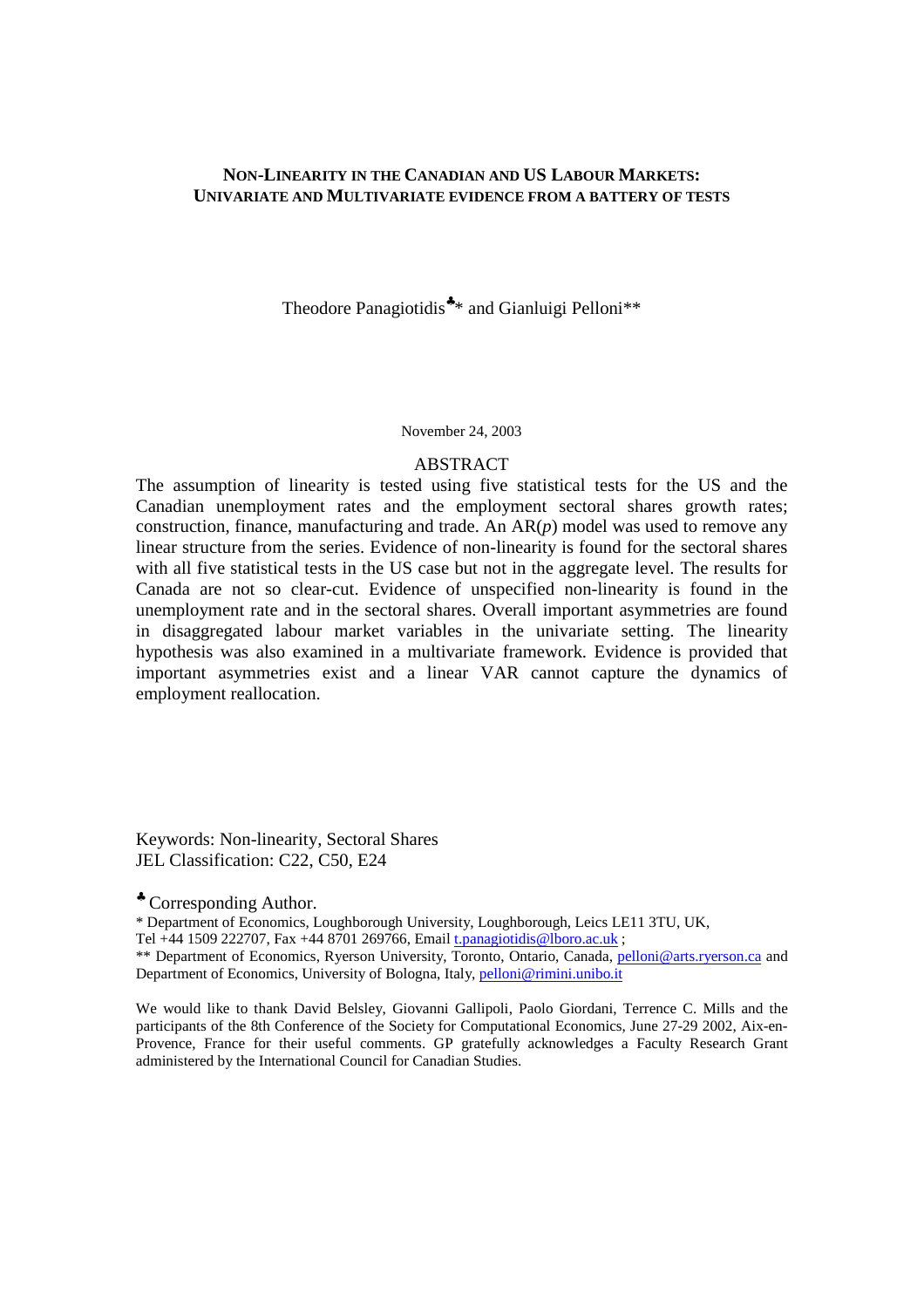## **1.INTRODUCTION**

Recent empirical work has focused on the non-linear characteristics of economic and financial time series. Although much evidence has been found favouring the presence of non-linearities in financial data, this has not always been the case for macroeconomic data. As Barnett and Seletis (2000) observe in a review paper, the analysis of macroeconomic time series has not led to particularly encouraging results, mainly due to small samples and high noise levels of aggregate data. Nevertheless, non-linearity is a well-documented feature of the US unemployment rate. Time series models, such as Markov-switching, threshold autoregression (TAR) or smooth transition autoregression (STAR), have been considered for describing and forecasting the non-linearity of unemployment (see Koop and Potter, 1999, and van Dijk et al, 2002). Recently nonlinearity has become a crucial issue in the analysis of labour market fluctuations since intersectoral (and intrasectoral) reallocations would bring about (un)employment cycles through non-linear, asymmetric shocks (for a survey c.f. Gallipoli and Pelloni, 2001). However, some researchers have overlooked this key feature of the labour market and continued to focus their attention on linear representations. For instance, in a multivariate setting Campbell and Kuttner (1996) introduce a structural VAR (SVAR) model for aggregate employment and employment sectoral shares for the US. They disregard the potential non-linearity underlining the process of job reallocation and treat aggregate and sectoral shocks symmetrically. Pelloni and Polasek (1999; 2003) and Panagiotidis, Pelloni and Polasek (2003) have stressed how this overlooking of the non-linear structure of sectoral shocks could distort analysis and throw into doubt the reliability of empirical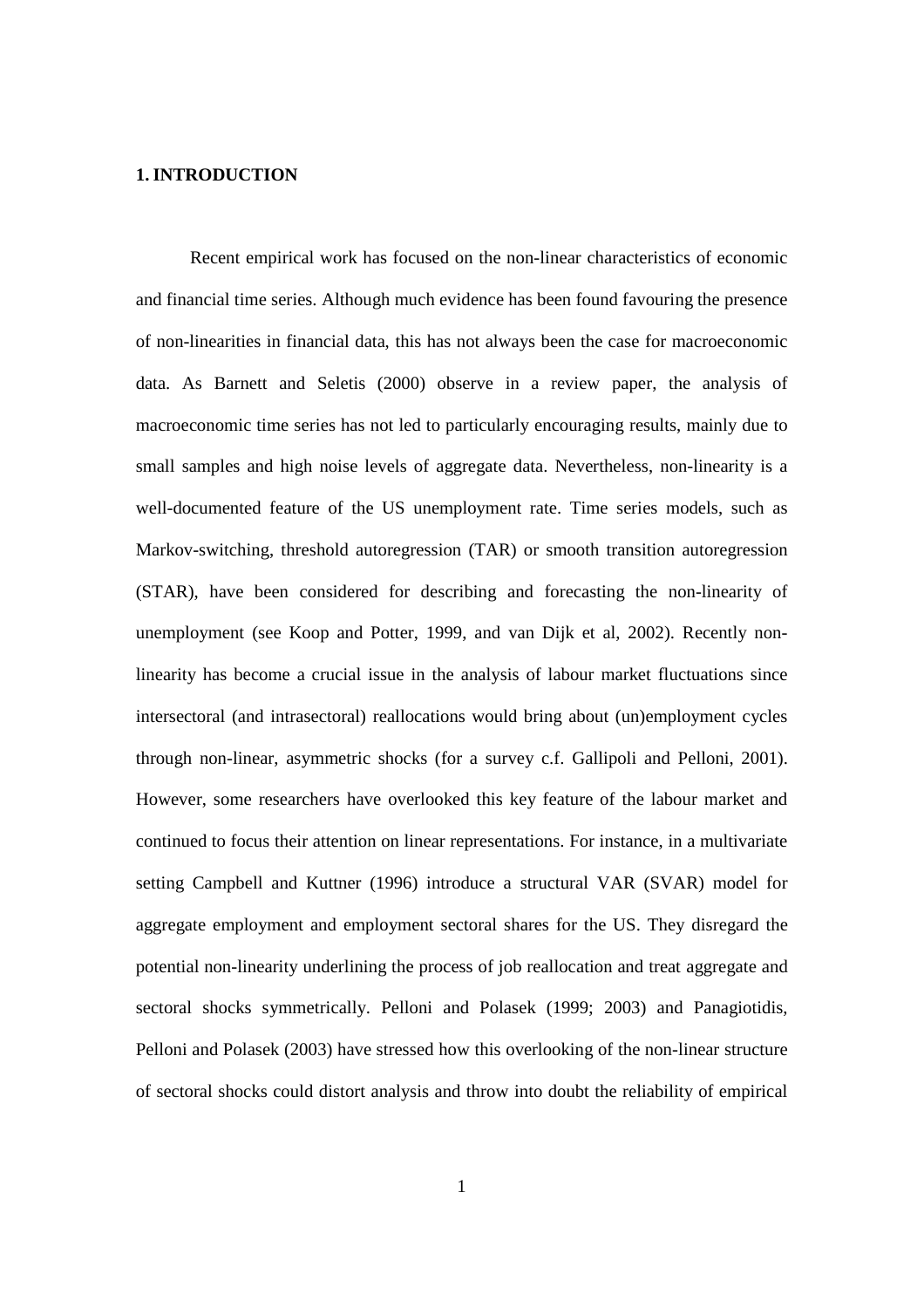results. To correct this analytical shortcoming, they suggest a specific analytic structure. They propose a VAR-GARCH-M model as a potential framework, which could reintroduce the intrinsic non-linearity of employment reallocations. None of the aforementioned studies carries out thorough exploratory tests for the potential nonlinearity of the univariate series. Similarly, at a multivariate level these studies do not test for non-linearity in general terms before carrying out their specific experiments. They either exclude non-linearity or directly develop an a priori chosen form of non-linearity<sup>1</sup>. Thus, it is the purpose of this paper to fill this vacuum. Since the presence of nonlinearity would put a priori constraints on testable theories, we deem it essential that researchers know whether certain series contain a linear or a non-linear structure. We will focus on Canadian and US labour market time series which are relevant for the analysis of the macroeconomic effects of aggregate shocks vis-à-vis those of sectoral shocks. Of course, we do not expect to exhaust the testing potentialities of those markets, but simply hope to set a benchmark of practice which would make future work more efficient and focused.

The outline of the paper is as follows. In Section 2, we provide some background information. The methodological issues are discussed in section 3, where the various tests are briefly described, along with the pre-whitening model. The data employed are presented in Section 4. The results of the pre-whitening model and of the univariate nonlinearity tests for the Canadian and US labour markets are discussed in Section 5. Section 6 presents the outcomes of the multivariate case and Section 7 concludes.

<sup>&</sup>lt;sup>1</sup> Pelloni and Polasek (1999, 2003) use Bayes factors for model selection. However their testing is limited at a specific range of models containing a standard linear VAR.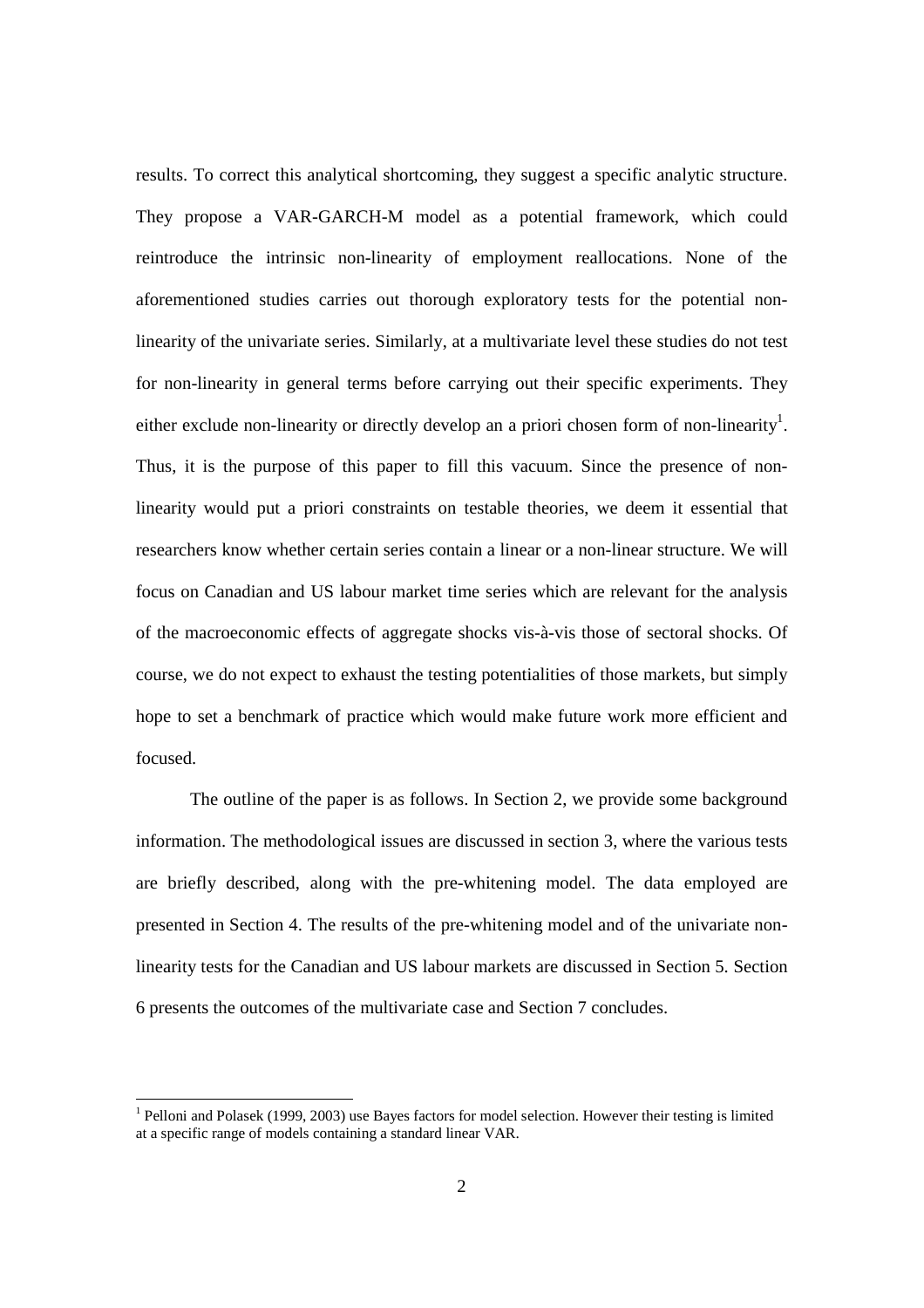## **2. BACKGROUND**

A priori testing for non-linearity has normally been limited to the unemployment rate, with no attention given to disaggregate labour market variables. Brock and Sayers (1988) and Frank and Stengos (1988) follow similar approaches and use an autoregressive (AR) model and the BDS test statistic (Brock et al 1996, BDS hereafter) to test the linearity assumption for the unemployment rate in the US and Canada respectively. While Brock and Sayers (1988) find strong evidence for non-linearity in the US case, Frank and Stengos (1988) fail to reject the linearity assumption for the Canadian time series. Furthermore, Frank, Sayers and Stengos (1993) examine Canadian provincial unemployment data for evidence of significant non-linear structure. They follow the work by Nickell (1990) on unemployment persistence, which suggests that the reduced form unemployment equations can be modelled by linear autoregressions. Their findings do not bear out the presence of an important non-linear structure*.* They conclude that the suggestion that aggregation was responsible for the series linearity does not appear to be supported by the data. Recently, Panagiotidis and Pelloni (2003), using a battery of tests, found evidence in favour of non-linearity in the German growth rates of employment sectoral shares but could not corroborate non-linearity in the UK case.

In this paper we wish to extend the work of Brock and Sayers (1988), Frank and Stengos (1988), Frank, Sayers and Stengos (1993) and Panagiotidis and Pelloni (2003) in several dimensions. The first three of these articles only employ the BDS test statistic while we introduce a much larger battery of tests. Our testing analysis is not just aimed at measures of aggregate or regional unemployment, but also consider measures of sectoral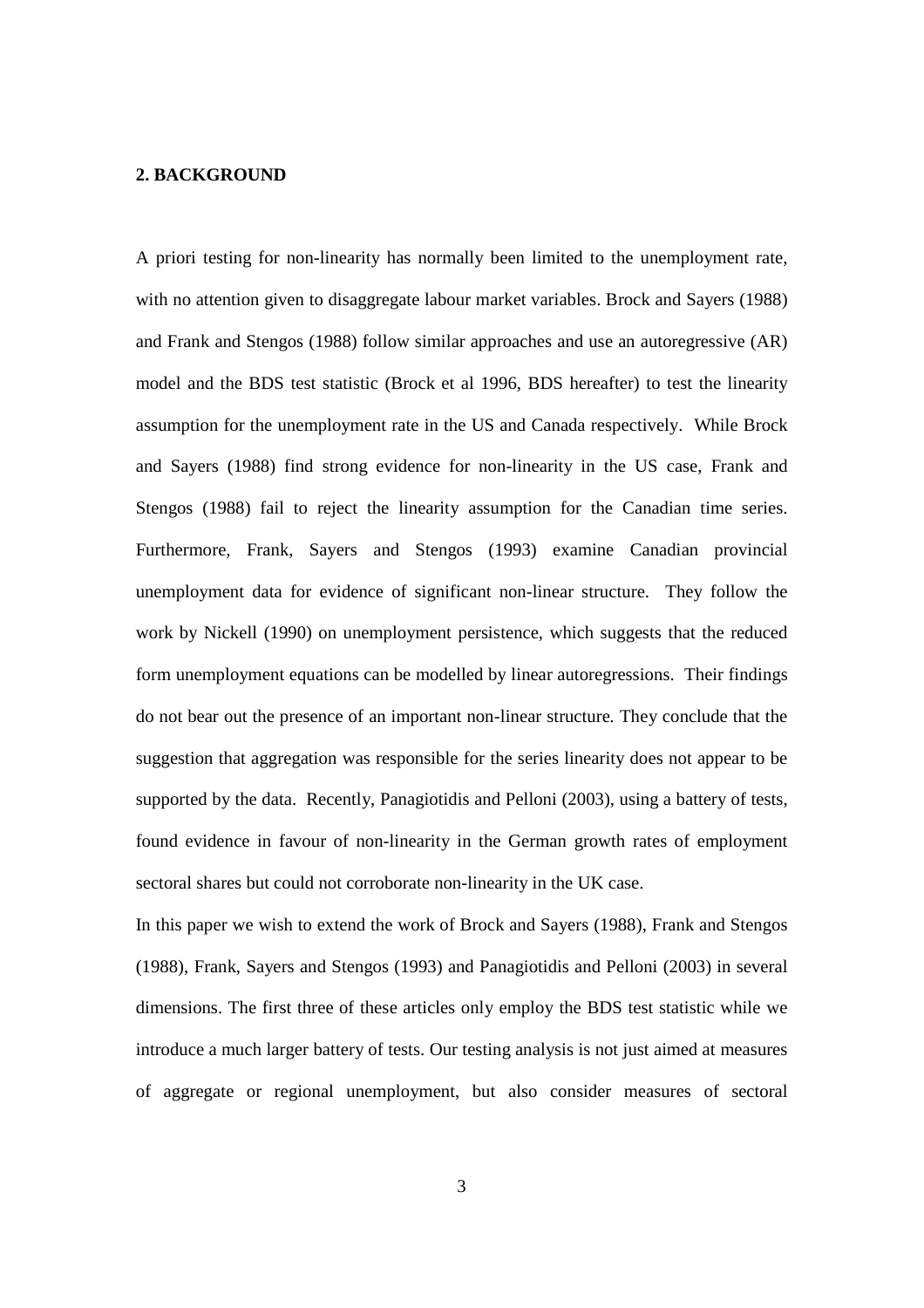employment. We are unaware of a similar exercise run for US and Canadian employment sectoral shares. Additionally, differently from all the above papers, we extend our analysis to the multivariate case.

Thus, the purpose of this paper is to use five statistical tests for non-linearity to examine the linearity assumption for unemployment rates, and the growth rates of US and Canadian aggregate employment and sectoral shares. We wish to encompass the works of Brock and Sayers (1988) for the US and of Frank and Stengos (1988) and Frank, Sayers and Stengos (1993) for Canada within a unique common framework while simultaneously expanding the testing procedure. Our aims are: i) to expand the univariate methodology employed by both Brock and Sayers (1988) and Frank and Stengos (1988)) by introducing a larger array of tests; ii) to apply such a methodology to both Canadian and US data sets so as to bring the evidence about these two countries under a common methodological umbrella; iii) to broaden the focus of the analysis by investigating, alongside aggregate (un)employment data, the series of employment sectoral shares, v) to introduce multivariate non-linear testing for the sets of variables under analysis.

The outcomes of our analysis can provide indispensable knowledge for further study of cyclical fluctuations. For instance, to determine whether or not there exist non-linear dynamics in the examined time series is crucial for building sensible experiments aimed at discriminating between the macroeconomic effects of aggregate and sectoral shocks.

Our work can also indicate whether there are sectors characterised by relatively more complex behaviour and, thus, if asymmetries are more important for some sectors than others. Finally, by addressing the issue of transition from a univariate to a multivariate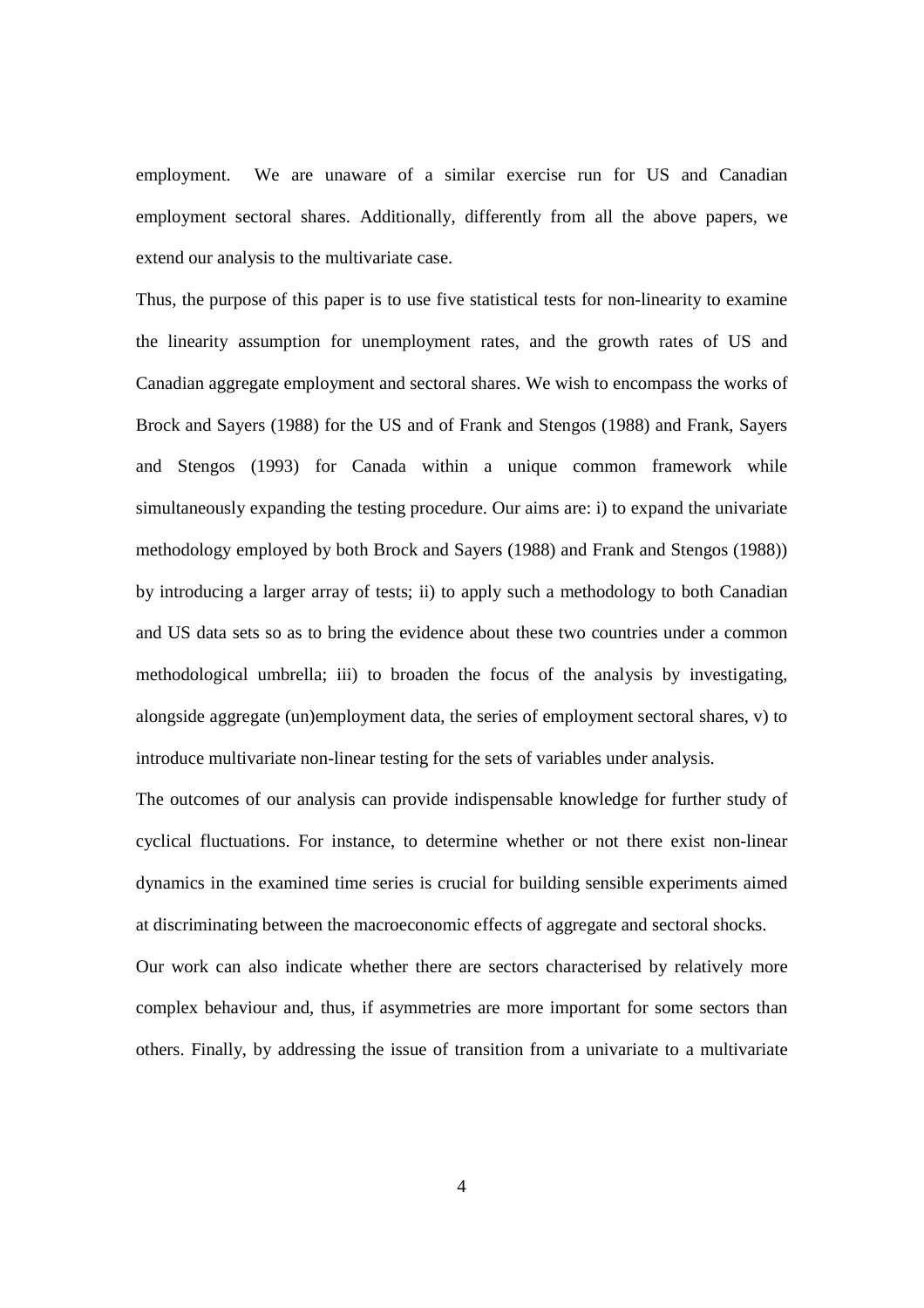non-linear testing methodology, we wish to stress the mutually important informational content of these two settings.

# **3. METHODOLOGY**

Given the nature of this paper, we will avoid imposing directly a specific non-linear data generating process. This choice is dictated by three different reasons: the number of non-linear data generators is infinite and, as a result, it is extremely difficult and dangerous to impose an a priori structure; our methodology allows us not to make any heroic assumptions; and, more importantly, we do need to reject linearity before we proceed with imposing a non-linear structure of some form. As Potter (1999) points out: "*Successful nonlinear time series modelling would improve forecasts and produce a richer notion of business cycle dynamics than linear time series models allow. For this to happen two conditions are necessary. First, economic time series must contain nonlinearities. Second, we need reliable statistical methods to summarize and understand these nonlinearities suitable for time series of the typical macroeconomic length*".

Many statistical tests for non-linear dependence have been proposed in the recent literature. We make use of five different tests for detecting non-linear serial dependence. This strategy permits us both to obtain a deeper insight into the properties of the time series and to minimise the possibility of drawing the wrong conclusion. If our battery of tests displays a "consensus" in favour of a specific result, we could interpret this "consensus" as corroboration of that outcome.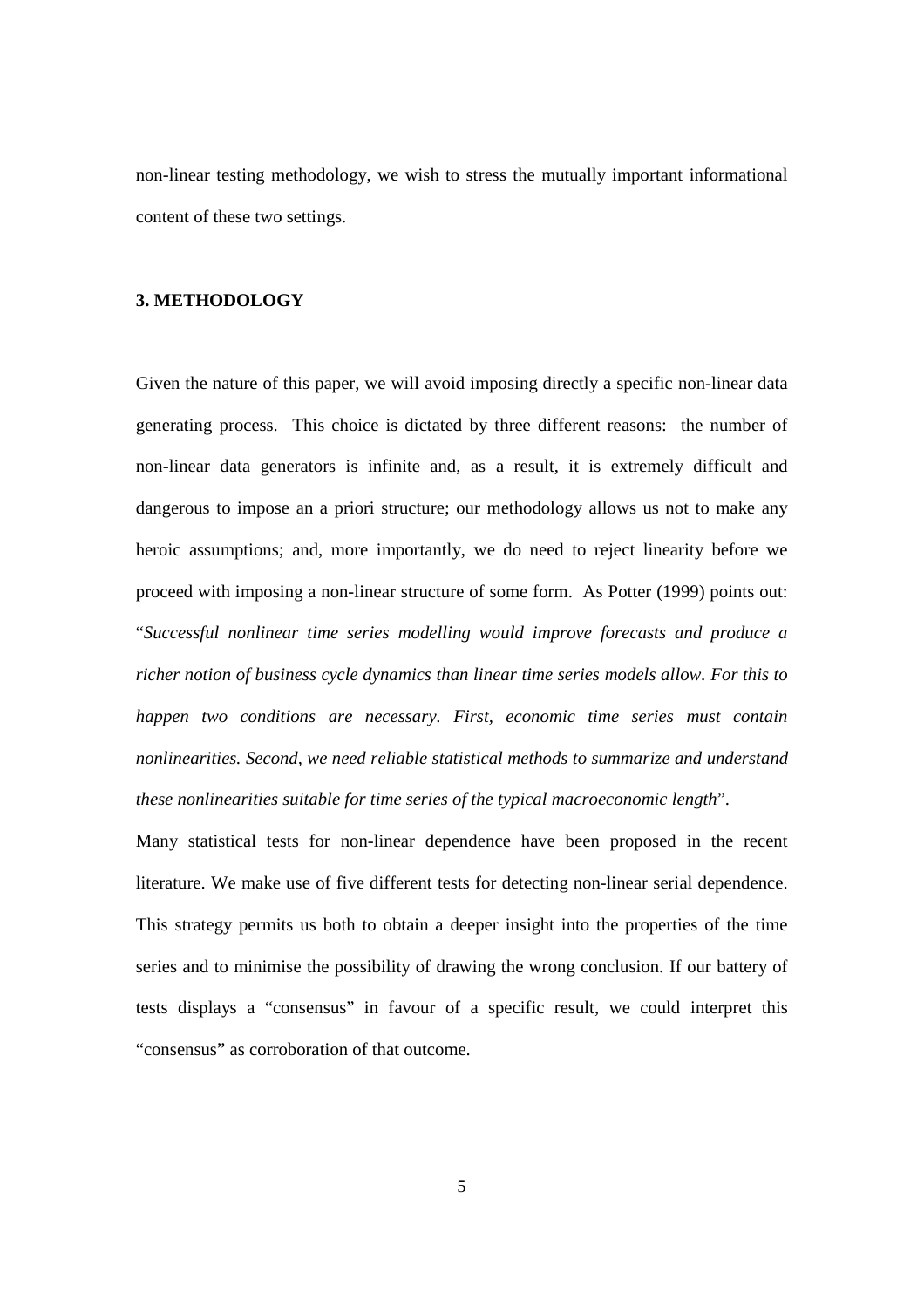The five tests that we use are: McLeod and Li (1983), Engle (1982), Brock et al (1996) (BDS), Tsay (1986), and Hinich and Patterson (1995) (bicovariance test). All these tests share the same principle: once any linear serial dependence is removed from the data, any remaining serial dependence must be due to non-linearities in the data generating mechanism.

The linear serial dependence is removed from the data through a pre-whitening model as follows: we fit an AR(*p*) model<sup>2</sup> to the sample data for values from  $p = 0$  to  $p = 1$ 10. The optimal lag length is chosen to minimise the Schwartz criterion (SC). The SC, unlike some alternatives, such as the AIC (Akaike Information Criterion), is known to be consistent for  $AR(p)$  order determination under the null hypothesis of a linear generating mechanism (see Judge, et al. 1985, p.246 and Patterson and Ashley, 2000). AR models are quite popular in capturing the linear characteristics of unemployment (e.g. Blanchard and Summers, 1986, Alogoskoufis and Manning, 1988). The residuals {*et*} of the AR(*p*), which should be/are serially uncorrelated by construction, are then tested for non-linear independence using each of the procedures.

All the procedures operate under the null hypothesis that the series under consideration is *i.i.d.* The McLeod and Li test is for ARCH effects and looks at the autocorrelation function of the squares of the prewhitened data and tests whether corr  $(e_t^2, e_{t-k}^2)$  is non-zero for some *k*. The test suggested by Engle (1982) is an LM test, which should have power against GARCH alternatives. The BDS test is a nonparametric test for serial independence based on the correlation integral of the scalar series  $\{e_t\}$  (for more on the BDS test see Brock, Hsieh and LeBaron, 1991). The Tsay (1986) test looks explicitly

 $2^{2}$  See also Brock and Sayers (1988), Frank and Stengos (1988), Frank, Sayers and Stengos (1993), Patterson and Ashley (2000) and Panagiotidis and Pelloni (2003).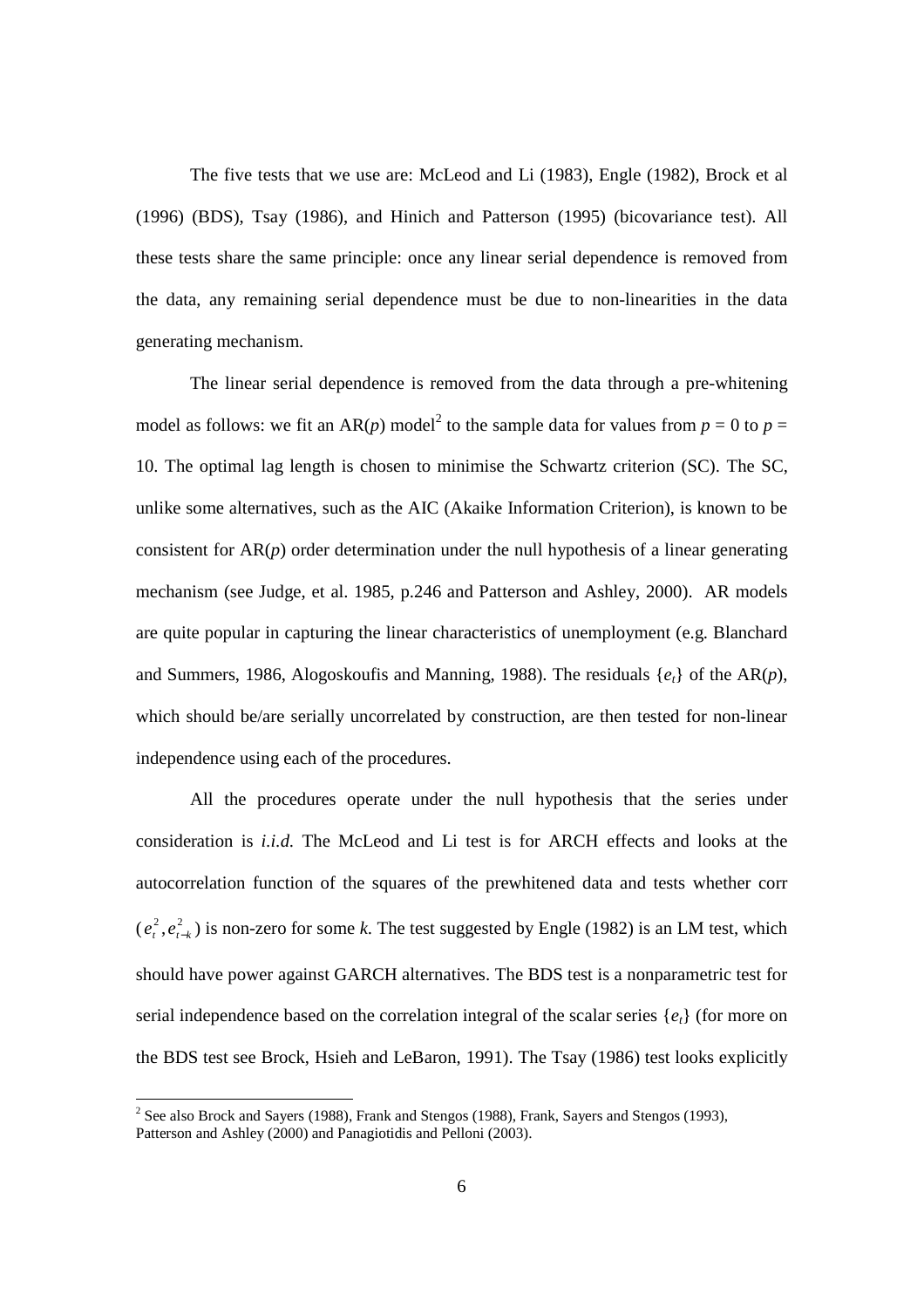for quadratic serial dependence in the data and has proven to be powerful against a TAR (Threshold Autoregressive) process. The Bicovariance test assumes that  $\{e_t\}$  is a realisation from a third-order stationary stochastic process and tests for serial independence using the sample bicovariances of the data. It can be considered a generalisation of the Box-Pierce portmanteau statistic.

The reader is referred to the technical appendix and to the detailed discussion of these tests in Barnett et al (1997) and Patterson and Ashley (2000). Both these papers, in line with the results of other studies (e.g., Brock, Hsieh and LeBaron, 1991), reckon the BDS to be the most powerful of the tests for a non-specified form of non-linearity as an alternative. The other tests could detect specific forms of non-linearity; MacLeod and Li and Engle test the presence of volatility clustering and the Tsay for threshold effects. The combination of the BDS and the other tests would allow us to draw more precise conclusions on the presence and nature of non-linearity in the series. Thus, for example, if the BDS and Engle tests reject linearity while the others do not, we could not bear out the presence of GARCH effects.

## **4. DATA**

The data employed in this exercise are the US and Canadian unemployment rates, aggregate employment and the employment sectoral shares published by the Bureau of Labor Statistics (http://www.bls.gov) and Statistics Canada (http://www.statcan.ca). These are seasonally adjusted monthly observations from 1983:01 to 2000:12 and the sectors under consideration are construction, finance, manufacturing and trade (Figures 1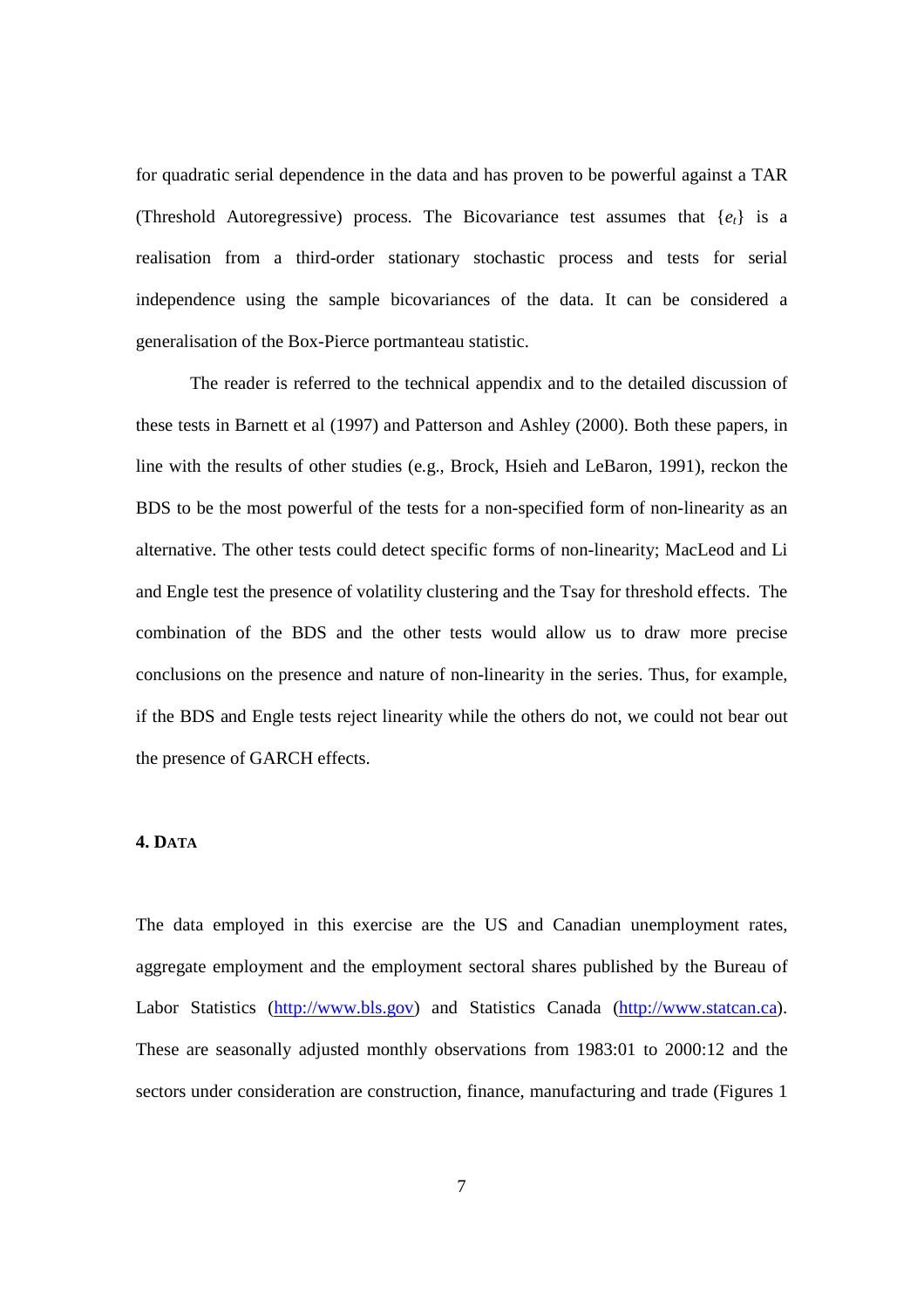and 2): for the US the following series were obtained: EES 00000001 Aggregate Employment, EES 20000001 Construction, EES 30000001 Manufacturing, EES 60000001 Retail Trade + EES 51000001 Wholesale Trade, EES 70000001 Finance, Insurance and real estate and LNS14000000 Un Rate, and for Canada: D980745 Un Rate, D980595 Aggregate Employment, L95660 Manufacturing, L95661 Construction, L95664 Trade, L95665 Finance, Insurance and Real Estate.

We follow the suggestion by Wallis (1987) and employ the logistic transformation for the unemployment rates (this transformation is marginally preferred to the logarithmic one, for a discussion and applications see Wallis, 1987):

$$
\log\left\{\frac{y_t}{(1-y_t)}\right\},\ 0\leq y_t\leq 1
$$

Given the presence of a unit root, the growth rate of the logistic transformation was used. The growth of the sectoral shares is defined as

 $x_t = \ln u_t^i - \ln u_{t-1}^i$  where  $u_t^i$  is the share of sector *i* at time *t*.

Table 1 presents the summary statistics of the series.

# **5. EMPIRICAL RESULTS**

As a first step we estimate the pre-whitening model. The order of the AR process is chosen to minimise the SC (Table 2). The results vary from an  $AR(0)$  (regress on a constant) to a maximum  $AR(6)$  for US construction. An  $AR(1)$  was the preferred specification for the US unemployment rate (as opposed to an AR(2) in Brock and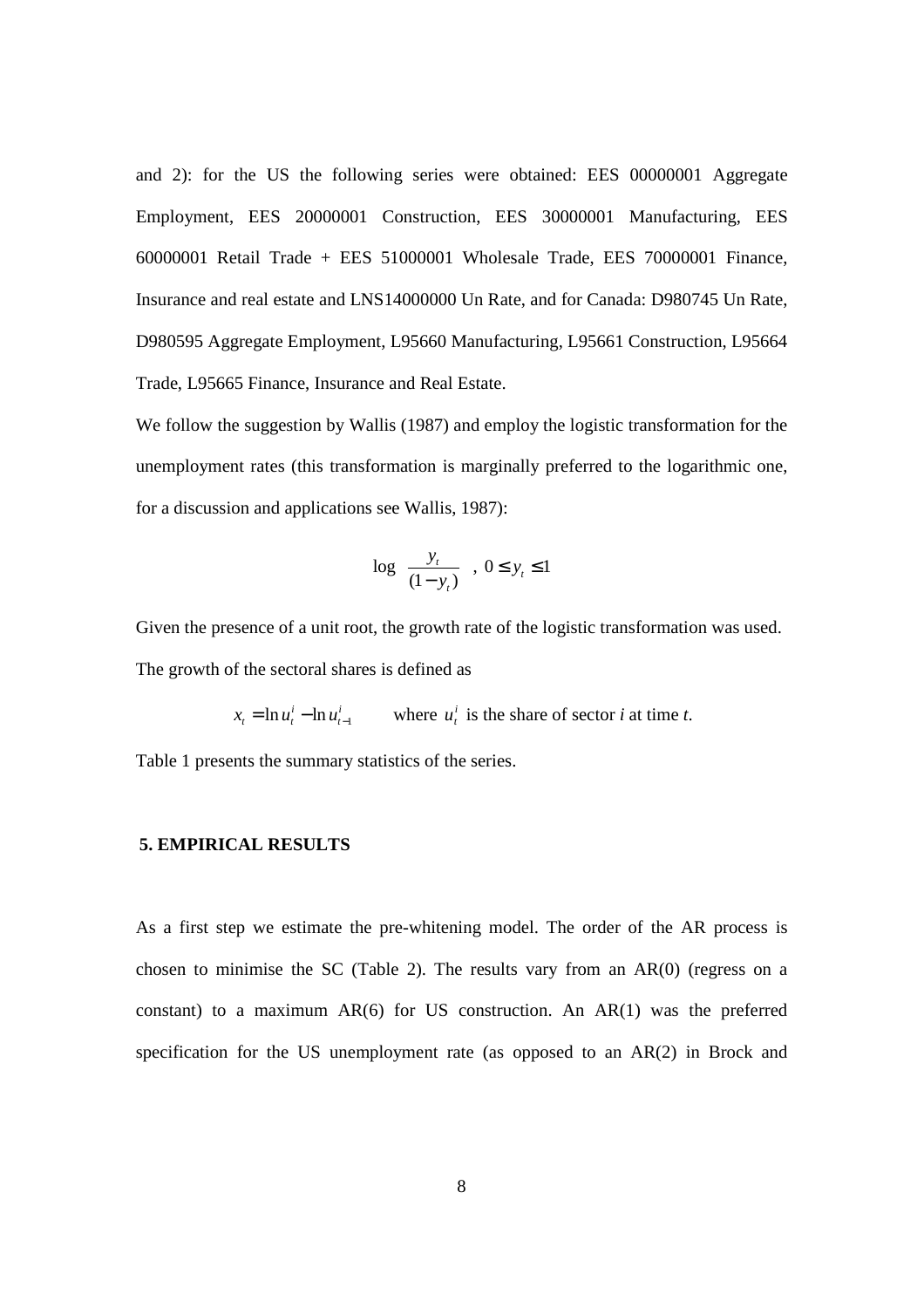Sayers, 1988) and an  $AR(0)$  for the Canadian one (as opposed to the  $AR(2)$  in Frank and Stengos, 1988).

Our next step is to use the residuals of the  $AR(p)$  regression to compute the five test statistics for non-linearity. The results are presented in Tables 3 and 4. Under "asymptotic theory", the values are those based on the large sample distributions of the relevant test statistics. For the "Bootstrap" results, 1000 new samples were independently drawn from the empirical distribution of the pre-whitened data. Each new sample is used to calculate a value for the test statistic under the null hypothesis of serial independence. The fraction of the 1000 test statistics that exceed the sample value of the test statistic from the original data is then reported as the significance level at which the null hypothesis can be rejected. The outcomes from both approaches are reported for a given sample size (for a discussion on the sample size, the asymptotic theory and the bootstrap, see Paterson and Ashley, 2000).

Most of the tests provide evidence against the hypothesis that the US unemployment rate is characterised by non-linearities. This suggests that the naïve AR(1) specification is capable of capturing the dynamics of the series. On the other hand, the Tsay tests question the above conclusion at the 10% significance level. However, there is evidence across the spectrum of tests that non-linear dynamics are present in the case of aggregate employment. This result is further endorsed by the outcome of the sectoral shares where a strong rejection of the linearity hypothesis emerges across the battery of tests. Construction is a noticeable exception, in the sense that linearity is rejected but ARCH (see McLeod-Li test) and TAR (see Tsay test) effects could be excluded from the infinite set of non-linear specifications.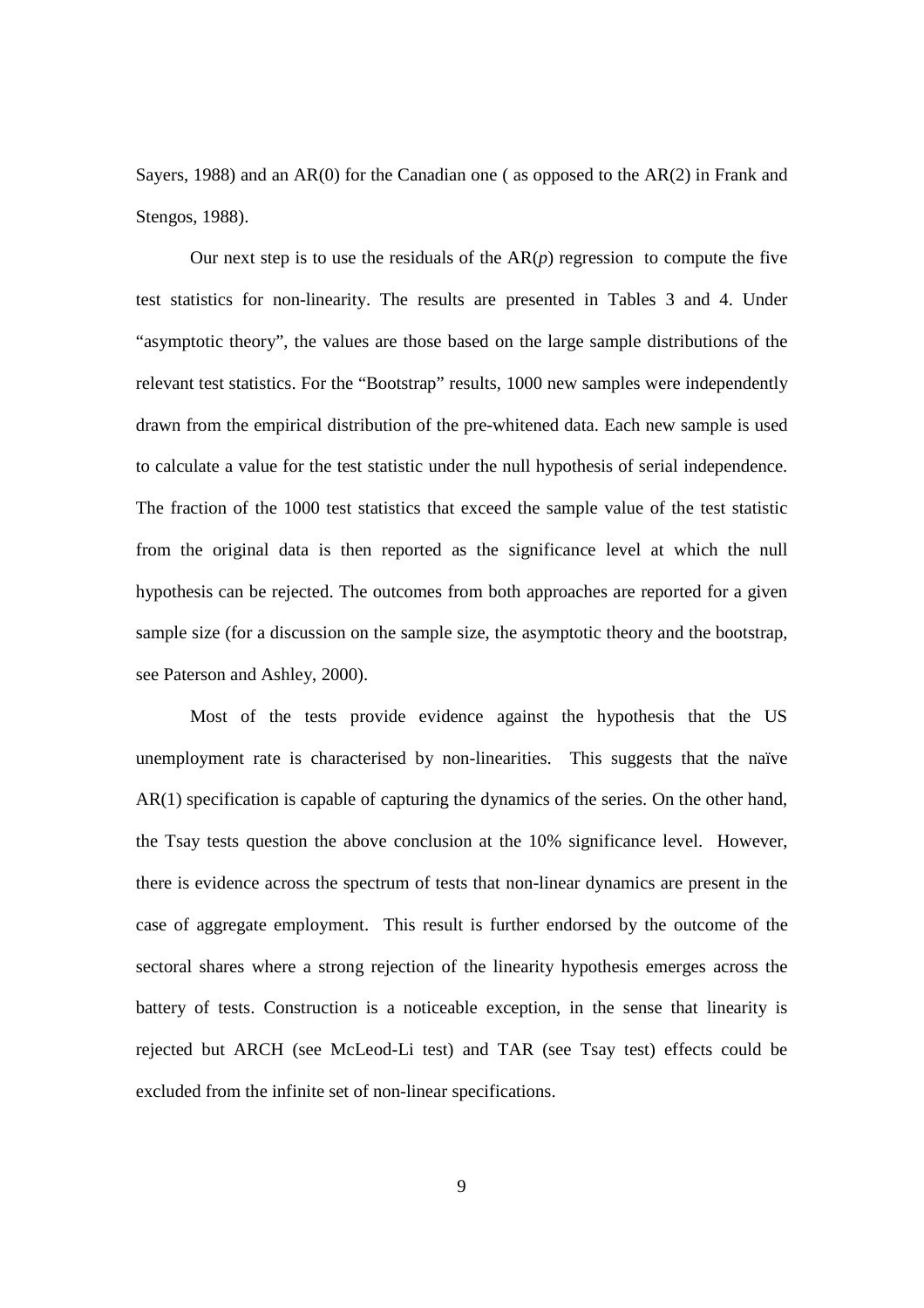The results for Canada display a different picture. First, there is a consensus in favour of non-linearity for the unemployment rate. In the case of aggregate employment an interesting result emerges; all tests support the linearity hypothesis except the Tsay test. As a result we could argue that the data generating mechanism of this series might be captured by a TAR process. GARCH effects seem to drive the Finance sector, since only the McLeod-Li and Engle tests reject the linearity hypothesis. For the remaining sectors, evidence against linearity is given by the BDS test statistic. Although we cannot argue in favour of a specific non-linear alternative, we could exclude GARCH and TAR type of structures in the case of manufacturing. The latter can be explained by the power of some tests against specific non-linear structures (the Engle and McLeod-Li tests against (G)ARCH processes and the Tsay test against TAR processes), whereas the BDS is defined against unspecified alternative non-linear structures.

#### **6. MULTIVARIATE ANALYSIS**

In this section, we examine how our previous evidence on asymmetries is affected by extending the analysis to a multivariate model. To explore this issue, we estimate a bivariate unrestricted VAR model, similar to the one presented in Campbell and Kuttner (1996). We choose this multivariate structure because of its popularity in the recent sectoral shifts literature. Though our testing is not aimed at corroborating sectoral shifts, it is of great consequence for experiments aimed in that direction. In fact, it may enlighten us whether the use of certain models is admissible or not. Thus our benchmark model is a two-dimensional VAR of the Campbell and Kuttner (1996) type:

$$
y_t = A_1 y_{t-1} + \ldots + A_p y_{t-p} + B x_t + u_t
$$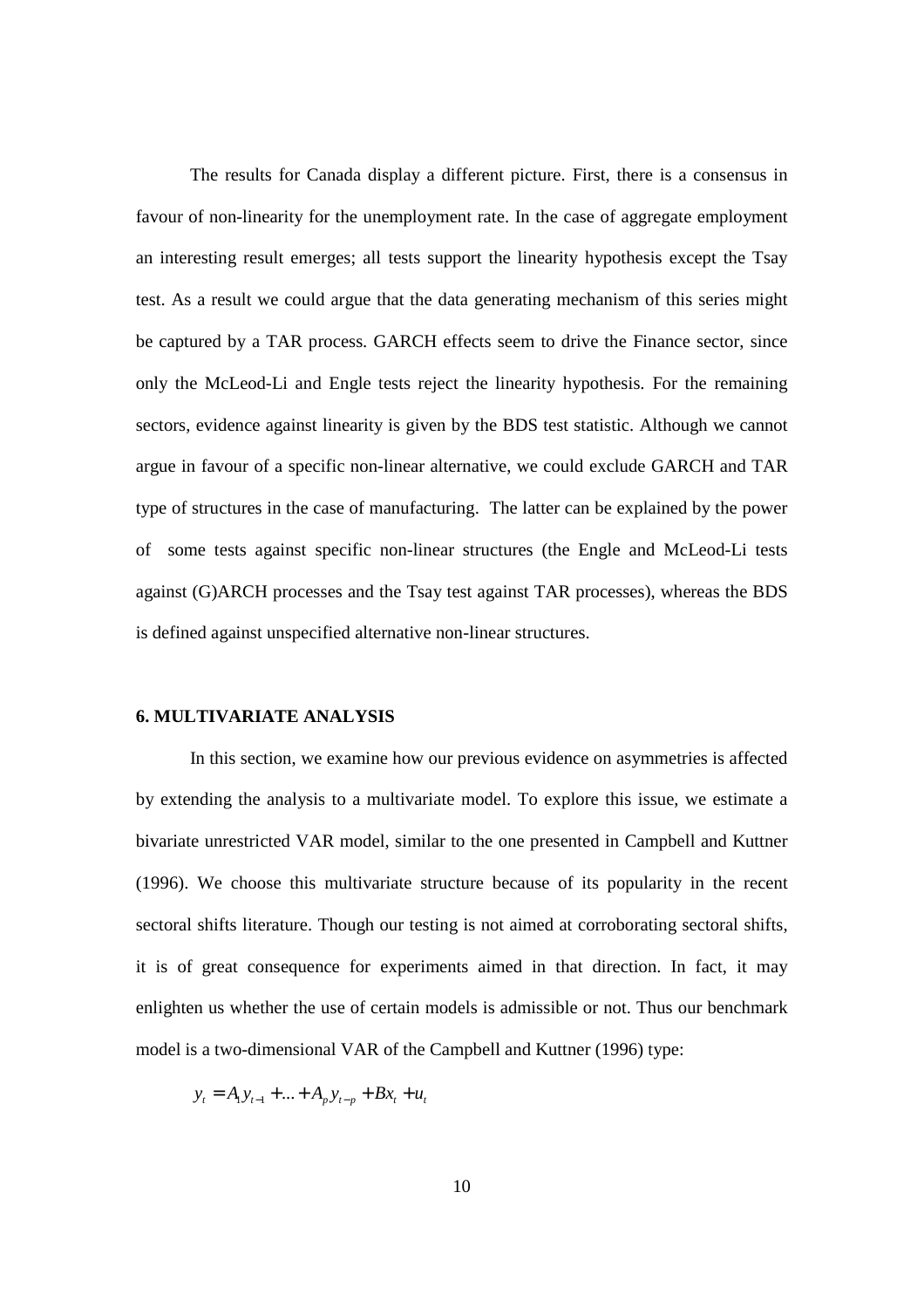where  $y_{at} = \begin{vmatrix} y_1 \\ y_2 \end{vmatrix}$ 3 *t at t y y*  $=\begin{bmatrix} y_{1t} \\ y_{3t} \end{bmatrix}$ , *y<sub>1t</sub>* is the growth rate of total employment and *y<sub>3t</sub>* is the growth rate of

the manufacturing employment share. Furthermore, we investigate the behaviour of a different specification where aggregate employment is replaced by the unemployment

rate;  $y_{bt} = \begin{vmatrix} y_2 \end{vmatrix}$ 3 *t bt t y y*  $=\begin{bmatrix} y_{2t} \\ y_{3t} \end{bmatrix}$ ,  $y_{2t}$  is the growth rate of the unemployment rate and *u<sub>t</sub>*'s are the

corresponding residuals. The obtained results are:

$$
\begin{bmatrix} y_{1t} \\ y_{3t} \end{bmatrix} = \begin{bmatrix} 0.149** & 0.101* \\ 0.336*** & 0.103 \end{bmatrix} \begin{bmatrix} y_{1t-1} \\ y_{3t-1} \end{bmatrix} + \begin{bmatrix} 0.395** & 0.133** \\ -0.0001 & 0.217*** \end{bmatrix} \begin{bmatrix} y_{1t-2} \\ y_{3t-2} \end{bmatrix} + \begin{bmatrix} 0.001*** \\ -0.001*** \end{bmatrix} + \begin{bmatrix} u_{1t} \\ u_{3t} \end{bmatrix}
$$
 (1.1)  
Adj R-squared = 0.281 and 0.157  

$$
\begin{bmatrix} y_{2t} \\ y_{3t} \end{bmatrix} = \begin{bmatrix} 0.183** & -0.244 \\ -0.012** & 0.040 \end{bmatrix} \begin{bmatrix} y_{2t-1} \\ y_{3t-1} \end{bmatrix} + \begin{bmatrix} -0.039 & 2.753** \\ -0.0004 & 0.286** \end{bmatrix} \begin{bmatrix} y_{2t-2} \\ y_{3t-2} \end{bmatrix} + \begin{bmatrix} -0.011*** \\ -0.001*** \end{bmatrix} + \begin{bmatrix} u_{2t} \\ u_{3t} \end{bmatrix}
$$
 (1.2)  
Adj R-squared = 0.05 and 0.109

for the US, and

$$
\begin{bmatrix} y_{1t} \\ y_{3t} \end{bmatrix} = \begin{bmatrix} 0.083 & 0.068** \\ 0.701*** & 0.121* \end{bmatrix} \begin{bmatrix} y_{1t-1} \\ y_{3t-1} \end{bmatrix} + \begin{bmatrix} 0.338*** & 0.062** \\ 0.228 & 0.032 \end{bmatrix} \begin{bmatrix} y_{1t-2} \\ y_{3t-2} \end{bmatrix} + \begin{bmatrix} 0.001*** \\ -0.001*** \end{bmatrix} + \begin{bmatrix} u_{1t} \\ u_{3t} \end{bmatrix}
$$
 (2.1)  
Adj R-squared = 0.22 and 0.11

$$
\begin{bmatrix} y_{2t} \\ y_{3t} \end{bmatrix} = \begin{bmatrix} 0.042 & -0.535 \times 0.072 \\ -0.042 \times 0.072 & 0.072 \end{bmatrix} \begin{bmatrix} y_{2t-1} \\ y_{3t-1} \end{bmatrix} + \begin{bmatrix} -0.079 & -0.774 \times 0.072 \\ -0.037 \times 0.072 & 0.072 \end{bmatrix} \begin{bmatrix} y_{2t-2} \\ y_{3t-2} \end{bmatrix} + \begin{bmatrix} -0.003 \times 0.003 \times 0.000 \\ -0.001 \times 0.001 \times 0.0001 \end{bmatrix} (2.2)
$$

Adj R-squared  $= 0.05$  and 0.09

for Canada.

Significance at the 1%, 5% and 10% is denoted by \*\*\*, \*\*, \* respectively.

The corresponding residuals,  $u_{1t}$ , from the total employment equation,  $u_{2t}$ , from the unemployment rate equation and  $u_{3t}$  from the manufacturing equation were used to calculate the battery of tests (see Tables 5 and 6).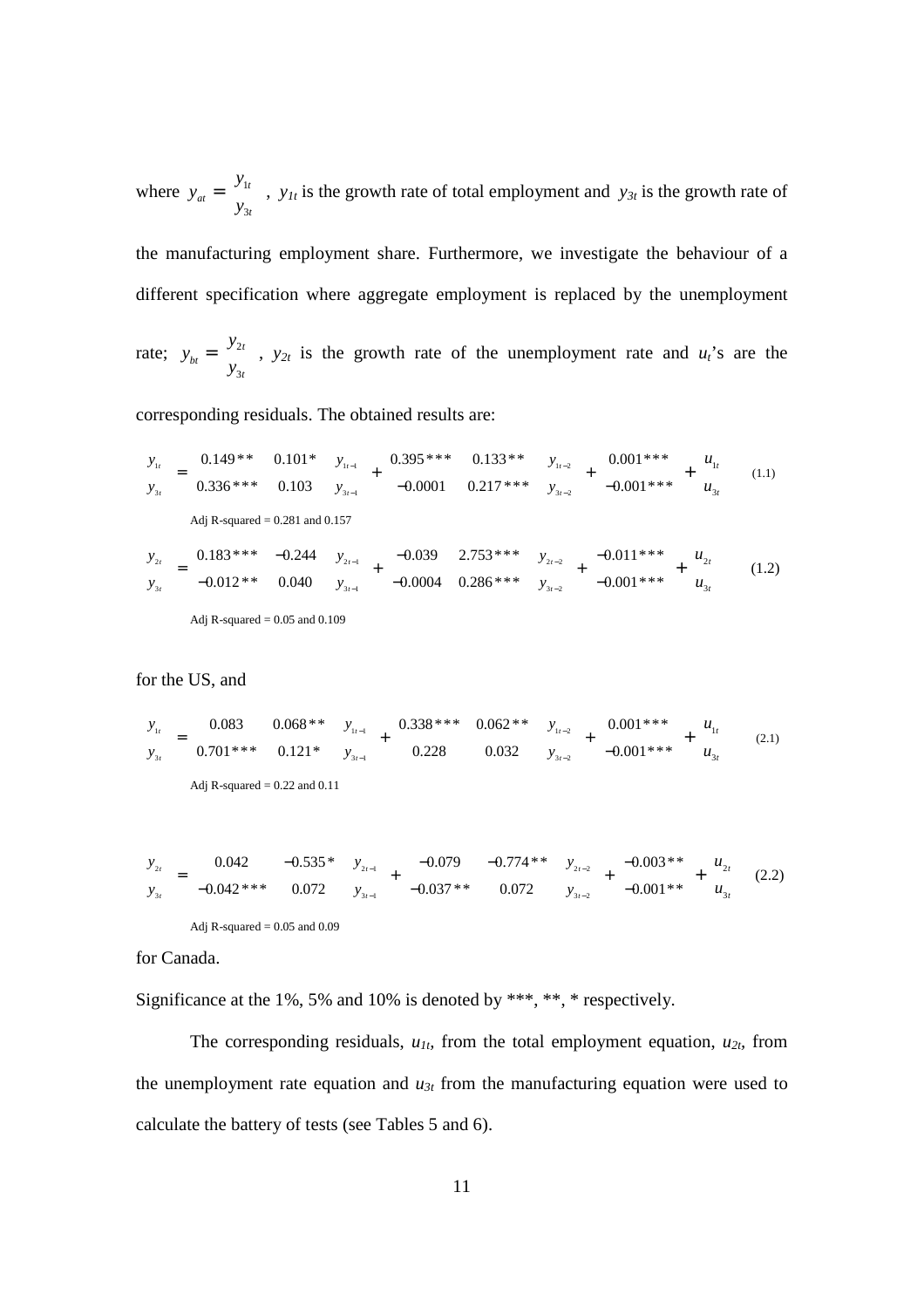For the US, evidence emerges in favour of linearity only for  $u_{2t}$  (the residuals from the unemployment rate equation). In all other series there is strong evidence against linearity. This result may have interesting implications for sectoral shifts analysis. First, the results of equation (1.1) suggest that, besides theoretical considerations, the linear specification chosen by Campbell and Kuttner (1996) for the US has to be rejected. Second, we can neither support nor rule out the presence of GARCH effects in equation 1.1, thus leaving open the issue of volatility clustering for sectoral shocks. Third, the residuals in (1.1) and (1.2) are not shocks, but a mixture of shocks. Thus in (1.1) either the non-linear shocks dominate or all the shocks are linear, while in (1.2) clearly we have a mixture of linear and non-linear shocks. In the latter case, linearity is accepted for the aggregate employment residuals, while it is rejected for the sectoral component. Although at this analytical level is not licit to draw further inferences, we could argue that a priori theoretical non-linear nature of sectoral shifts is compatible with the data. Thus, non-linearity seems to be an exploitable feature for building models aimed at discriminating between the macroeconomic effects of aggregate and sectoral shocks.

For Canada, linearity is supported for  $u_{1t}$  and  $u_{3t}$  (equation 2.1 and 2.2 respectively). In these cases the linear specification seems to be justified. However it is not when aggregate unemployment is substituted for aggregate employment. The unemployment series is clearly non-linear though is not driven by GARCH processes.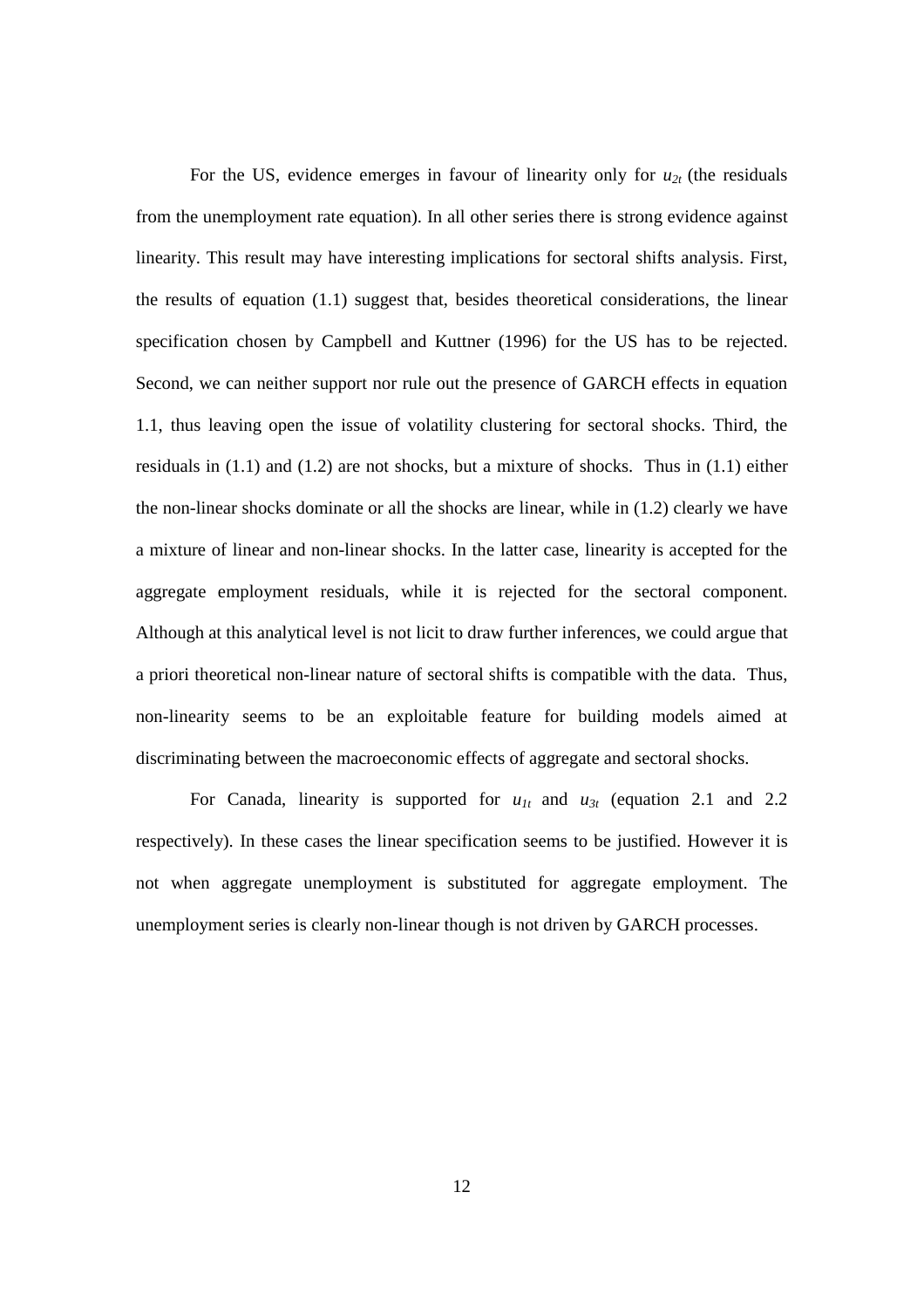## **7. CONLUSIONS**

The purpose of our work was to investigate the presence of non-linear serial dependence in the US and the Canadian labour markets. A robust methodology was employed to investigate the existence of asymmetries in aggregate and disaggregate labour market variables in the US and Canada. This was considered both in a univariate and a multivariate setting. Five tests for non-linearity were employed and the statistics estimated using both the asymptotic theory and the bootstrap. We have shown that important asymmetries exist in the sectoral labour market variables. For the US univariate series, our evidence bears out linearity for aggregate unemployment, whereas suggesting non-linearity for aggregate employment. At sectoral level the tests strongly reject the hypothesis of linearity. Thus the non-linear characteristics of US unemployment (Brock and Sayers, 1988) are not confirmed by our study.

The conclusion for Canada is almost reversed: evidence against linearity for unemployment coexists with almost unanimous evidence (with the exception of the Tsay test) in support of for aggregate employment. At sectoral level, GARCH and TAR type of effects were not detected in manufacturing but the BDS test statistic rejected the linearity assumption in all cases. These mixed results are not in line with either Frank and Stengos (1988) or Frank, Sayers and Stengos (1993), which failed to detect a significant nonlinear structure in the Canadian labour market.

Finally, we considered the multivariate case, where specifications already used in the sectoral shifts literature were employed to examine the power of linear structures. Evidence of significant non-linearities rules out the use of linear VAR models and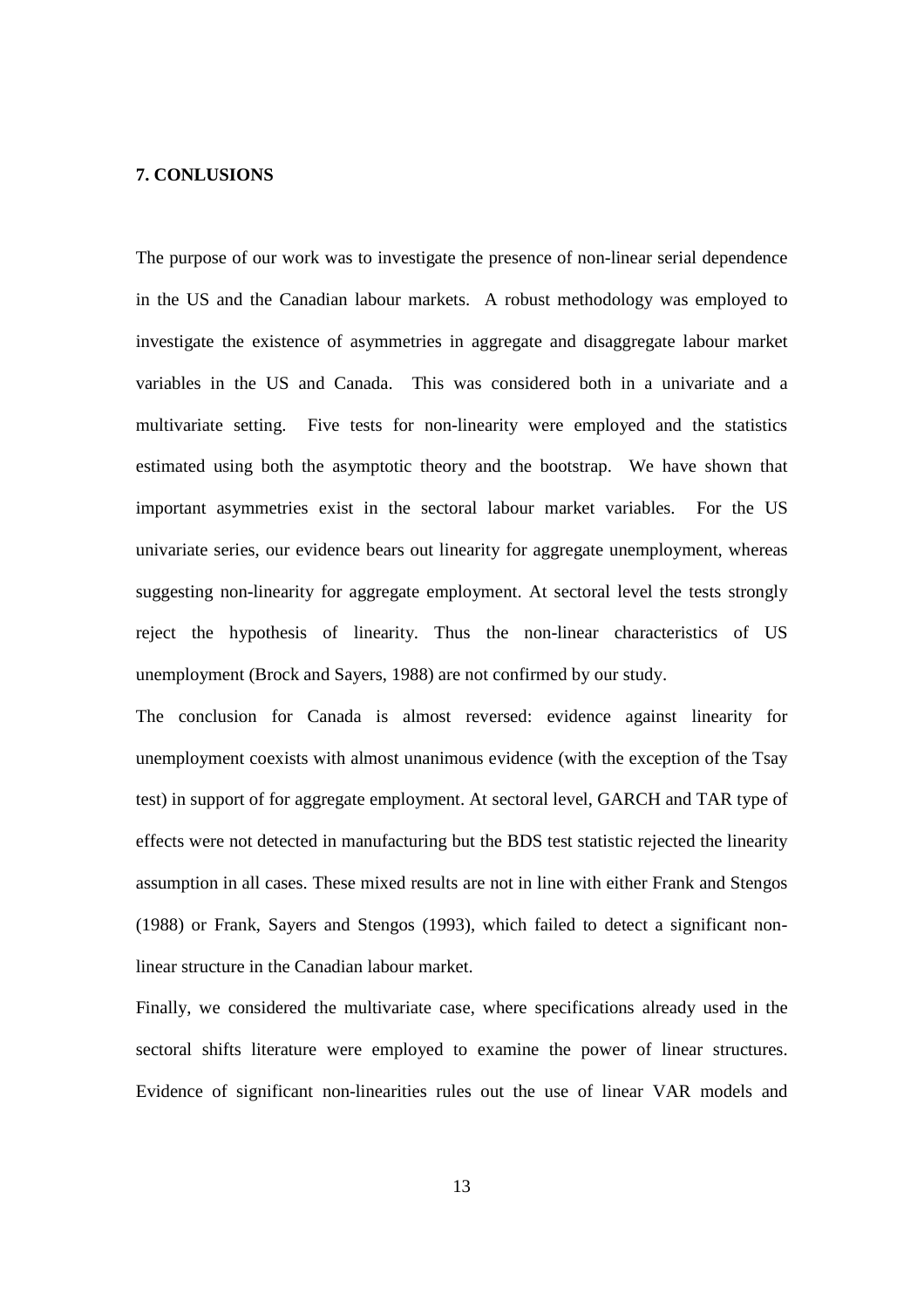endorses the potential importance of asymmetries in testing the impact of employment reallocations.

Additionally, Clements and Krolzig (1998) show that AR models have a competitive forecasting performance from nonlinear (Markov Switching and threshold autoregressive) time series. As a result, the estimated AR models can be used for forecasting. Furthermore, structural breaks and outliers might be responsible for these results (see Koop and Potter, 2000), although the results of this exercise are not altered when some values (max and min) where omitted. The evidence for non-linearity seems to suggest that asymmetric behaviour is present at a disaggregate level and a fundamental asymmetry exists between the expansion and contraction phases of the sectoral shares.

### **REFERENCES**

Alogoskoufis, G.S. and Manning, A. (1988), On the persistence of Unemployment, *Economic Policy*, **7**, 427-69.

Barnet, W.A., A.R. Gallant, M.J. Hinich, J.A. Jungeilges, D.T. Caplan, M.J. Jensen (1997), A single-blind controlled competition amongst tests for nonlinearity and chaos, *Journal of Econometrics,* **82**, 157-92.

Barnett, W.A., and Serletis, A.,(2000), Martingales, Nonlinearity, and Chaos*, Journal of Economic Dynamics and Control,* **24**, 703-724.

Blanchard, O.J. and Summers, L.H. (1986), Hysteresis and the European Unemployment Problem, in S. Fisher (ed.), *NBER Macroeconomics Annual,* MIT Press, Cambridge, MA.

Bollerslev, T. (1986), Generalized Autoregressive Conditional Heteroscedasticity, *Journal of Econometrics*, 31, 307-27.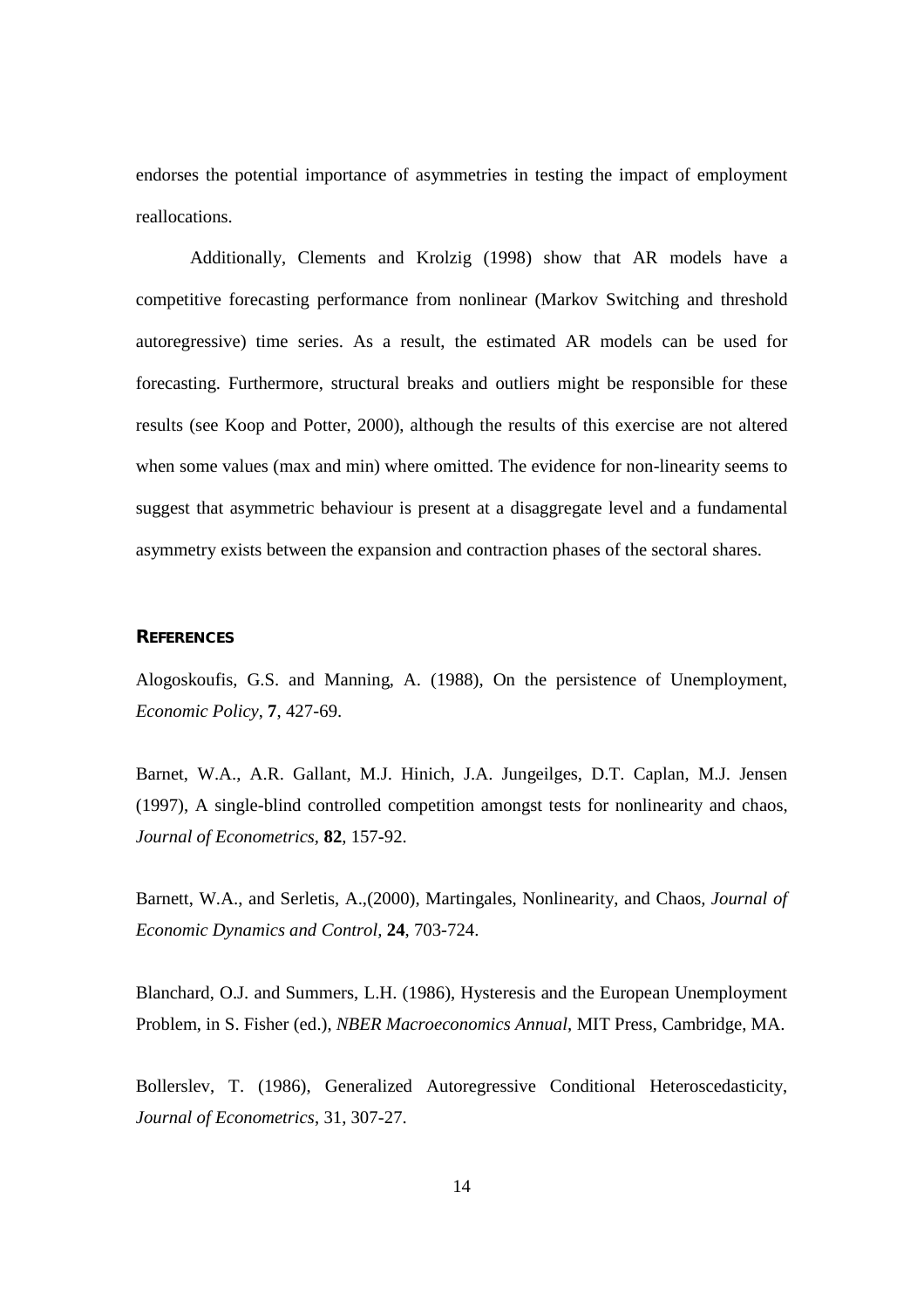Brock, W. and Sayers, C. (1988), Is the Business cycle characterised by Deterministic Chaos?, *Journal of Monetary Economics,* **22**, 71-90.

Brock, W.A., Dechert, W., Scheinkman J. and LeBaron, B. (1996), A Test for Independence based on the Correlation Dimension, *Econometrics Reviews,* **15**, 197-235.

Brock, W.A., Hsieh, D.A., LeBaron, B. (1991), *Nonlinear Dynamics, Chaos, and Instability*, MIT Press, Cambridge, Massachusetts.

Campbell, J.R. and Kuttner, K.N. (1996), Macroeconomic Effects of employment reallocation, *Carnegie-Rochester Conference Series on Public Policy*, **44**, 87-116.

Clements, M.P. and H.-M. Krolzig (1998), A comparison of the forecast performance of Markov-switching and threshold autoregressive models of US GNP, *Econometrics Journal*, **1**, C47-C75.

Engle, R.F. (1982), Autoregressive Conditional Heteroscedasticity with Estimates of the Variance of United Kingdom Inflation, *Econometrica*, **50**, 987-1007.

Frank, M., C. Sayers, and Stengos, T. (1993), Evidence concerning non-linear structure in Canadian provincial unemployment rates, *Structural Change and Economic Dynamics*, **4**, 2, 333-343.

Frank, M., and Stengos, T. (1988), Some Evidence Concerning Macroeconomic Chaos, *Journal of Monetary Economics*, **22**, 423-438.

Gallipoli, G. and Pelloni, G. (2001), Macroeconomic effects of employment reallocation shocks: a review and an appraisal from an applied perspective, Working Paper 15, School of Economics, Free University of Bolzano, Italy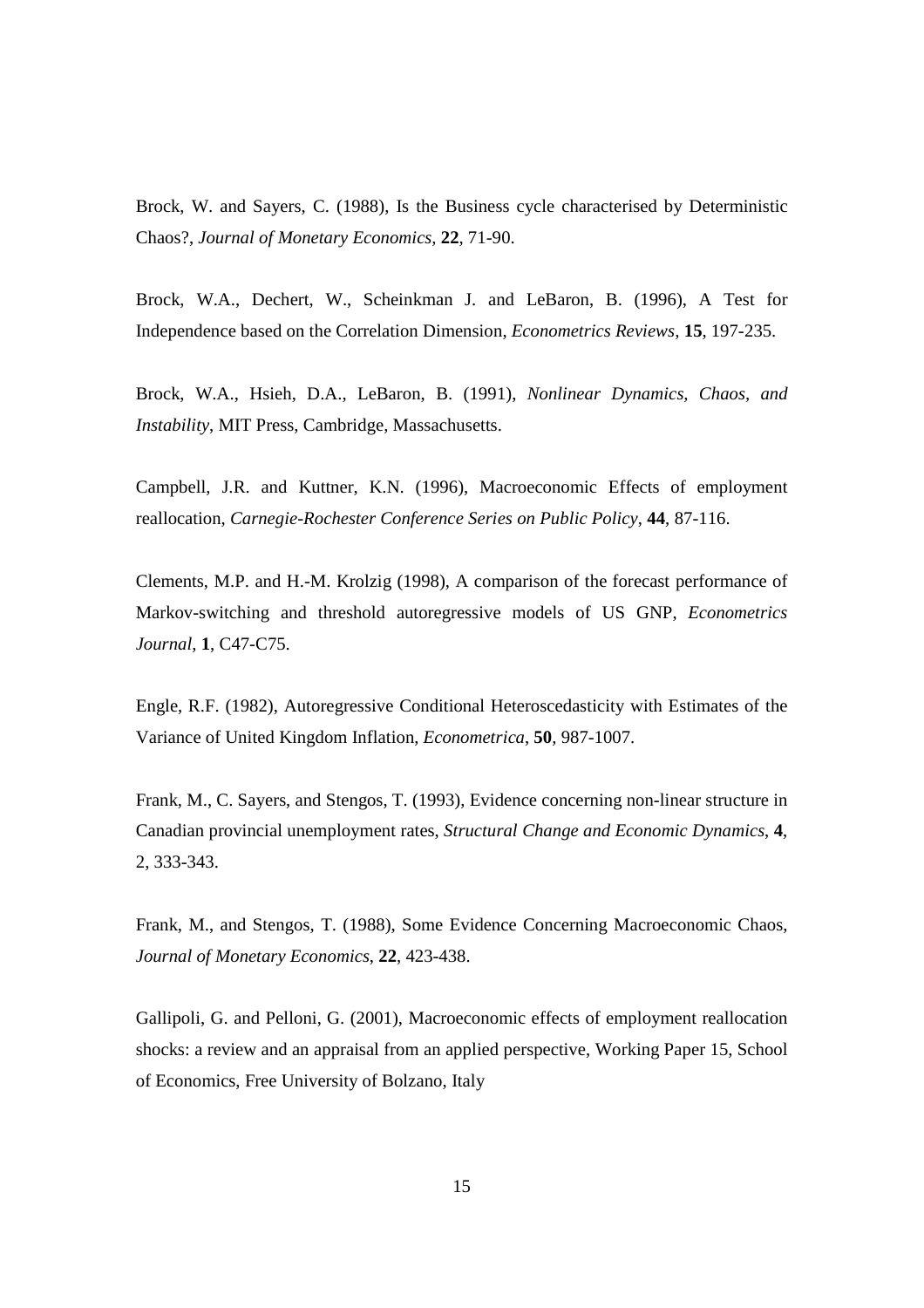Hinich, M. and Patterson, D.M. (1995), Detecting Epochs of Transient Dependence in White Noise, unpublished manuscript, University of Texas at Austin.

Judge, G., W., Griffiths, C., Hill, H.L., Lutkepohl, Lee, T.C. (1985), *The Theory and Practice of Econometrics*, John Wiley and Sons: New York.

Keenan, D.M. (1985), A Tukey Nonadditivity-type Test for Time Series Nonlineairty, *Biometrica,* **72**, 39-44.

Koop, G. and Potter, S.M., (2000), Nonlinearity, structural breaks, or outliers in economic time series?, in Barnett, W.A., D.F. Hendry, S. Hylleberg, T. Terasvirta, D. Tjosttheim, A. Wurtz (eds). *Nonlinear econometric modelling in time series*, Cambridge University Press, Cambridge.

Koop, G. and Potter, S.M., (1999), Dynamic Asymmetries in US unemployment, *Journal of Business and Economic Statistics*, **17**, 298-313.

McLeod, A.I. and Li., W.K. (1983), Diagnostic Checking ARMA Time Series Models Using Squared-Residual Autocorrelations, *Journal of Time Series Analysis,* **4**, 269-273.

Panagiotidis, T. and Pelloni, G., (2003), Testing for Non-linearity in the labour markets: The case of Germany and the UK, *Journal of Policy Modeling,* **25**, 275-286.

Panagiotidis, T., Pelloni, G. and Polasek, W. (2003), Macroeconomic Effects of Reallocation shocks: A generalised impulse response function analysis for three European countries", forthcoming in the *Journal of Economic Integration*.

Patterson, D.M. and Ashley, R.A. (2000), *A Nonlinear Time Series Workshop,* Kluwer Academic, London.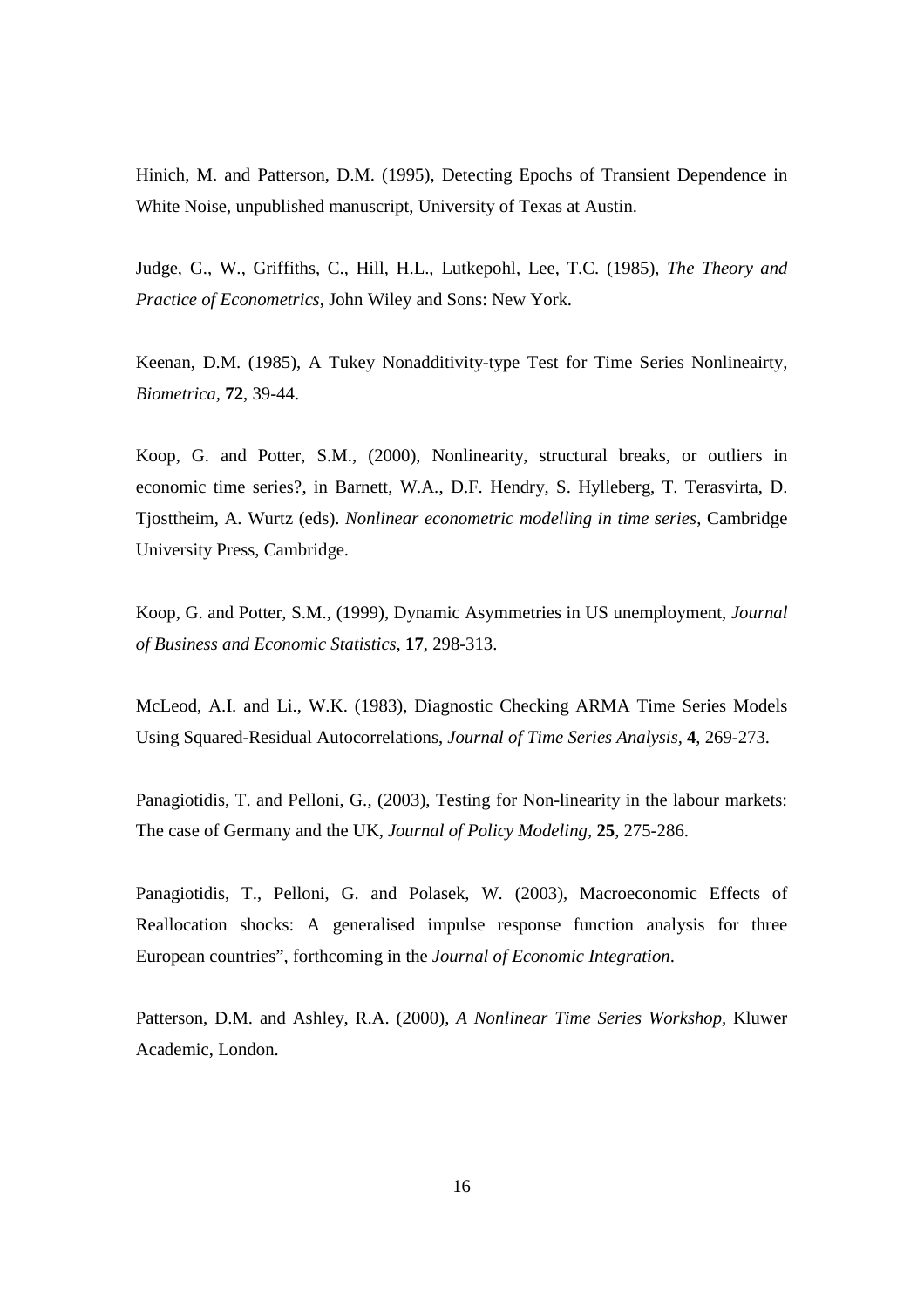Pelloni, G. and Polasek, W. (1999), A Bayesian VAR-GARCH Analysis of Sectoral Labour Reallocation, *Discussion Paper no. 99/4*, University of York, UK

Pelloni, G. and W. Polasek, (2003), Macroeconomic effects of sectoral shocks in U.S., U.K. and Germany: a BVAR-GARCH-M approach, *Computational Economics*, **21**, 65- 83**.** 

Potter, S.M. (1999), Nonlinear Time Series Modelling: An Introduction, *Journal of Economic Surveys,* **13**, 505-28.

Tsay, R.S. (1986), Nonlinearity tests for Time Series, *Biometrica*, **73**, 461-466.

van Dijk, D., P.H. Franses and R. Paap (2002), A nonlinear long memory model for the US unemployment, *Journal of Econometrics,* **110**, 135-65.

Wallis, K.F. (1987), Time Series Analysis of Bounded Economic Variables, *Journal of Time Series Analsyis,* **8** (1), 115-123.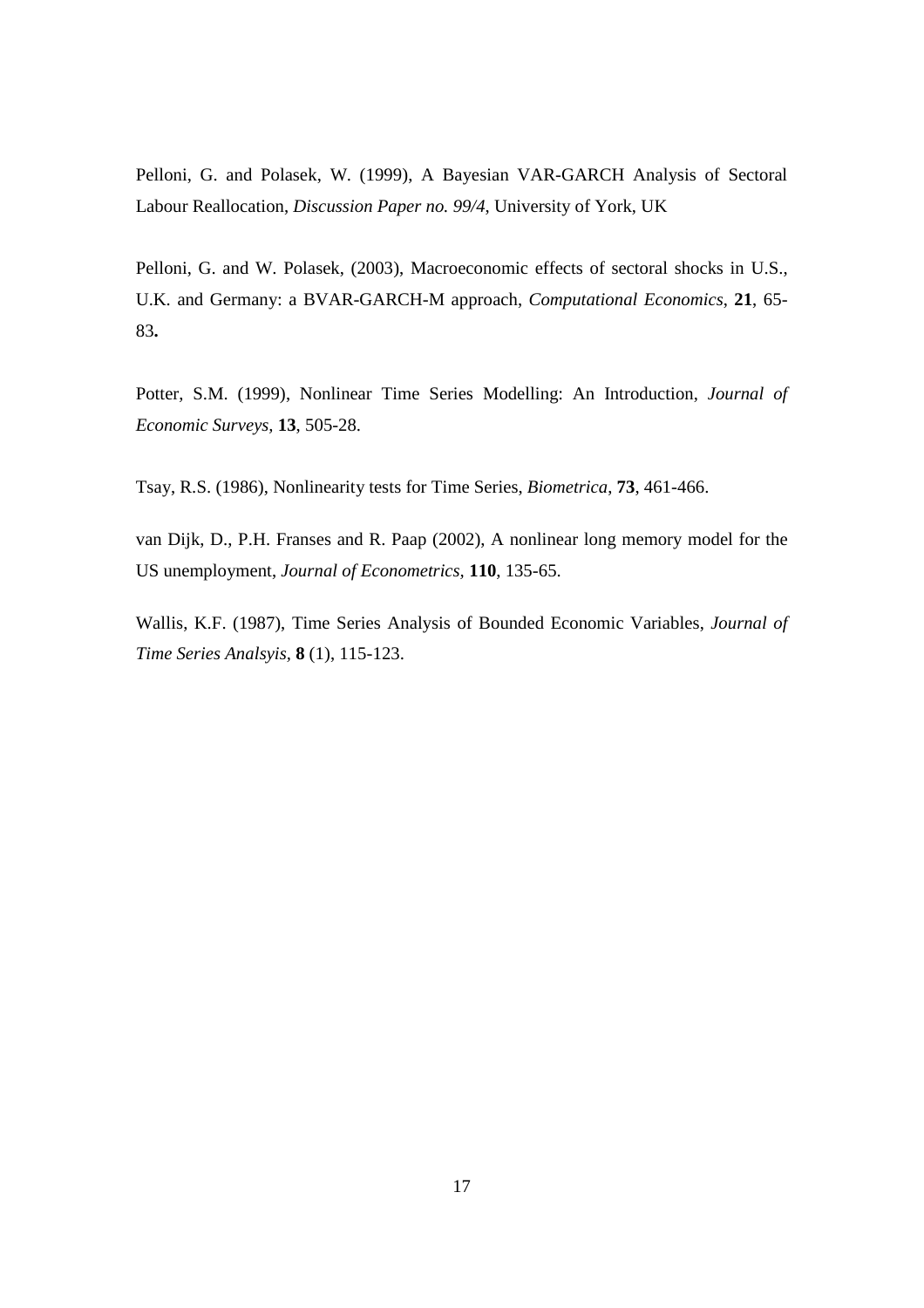

Figure 1: US Unemployment Rate and Sectoral Shares Growth Rates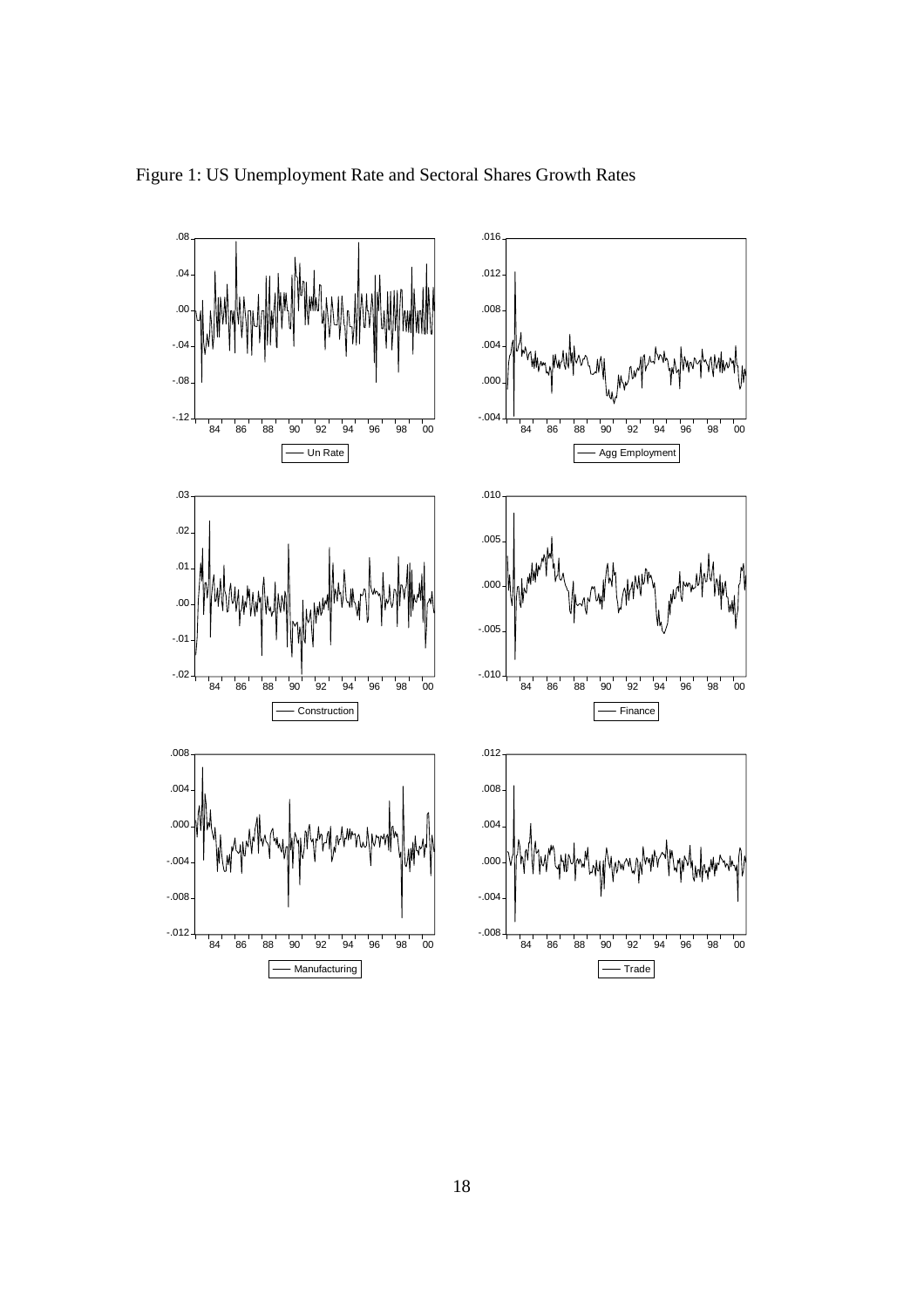

Figure 2: Canadian Unemployment Rate and Sectoral Shares Growth Rates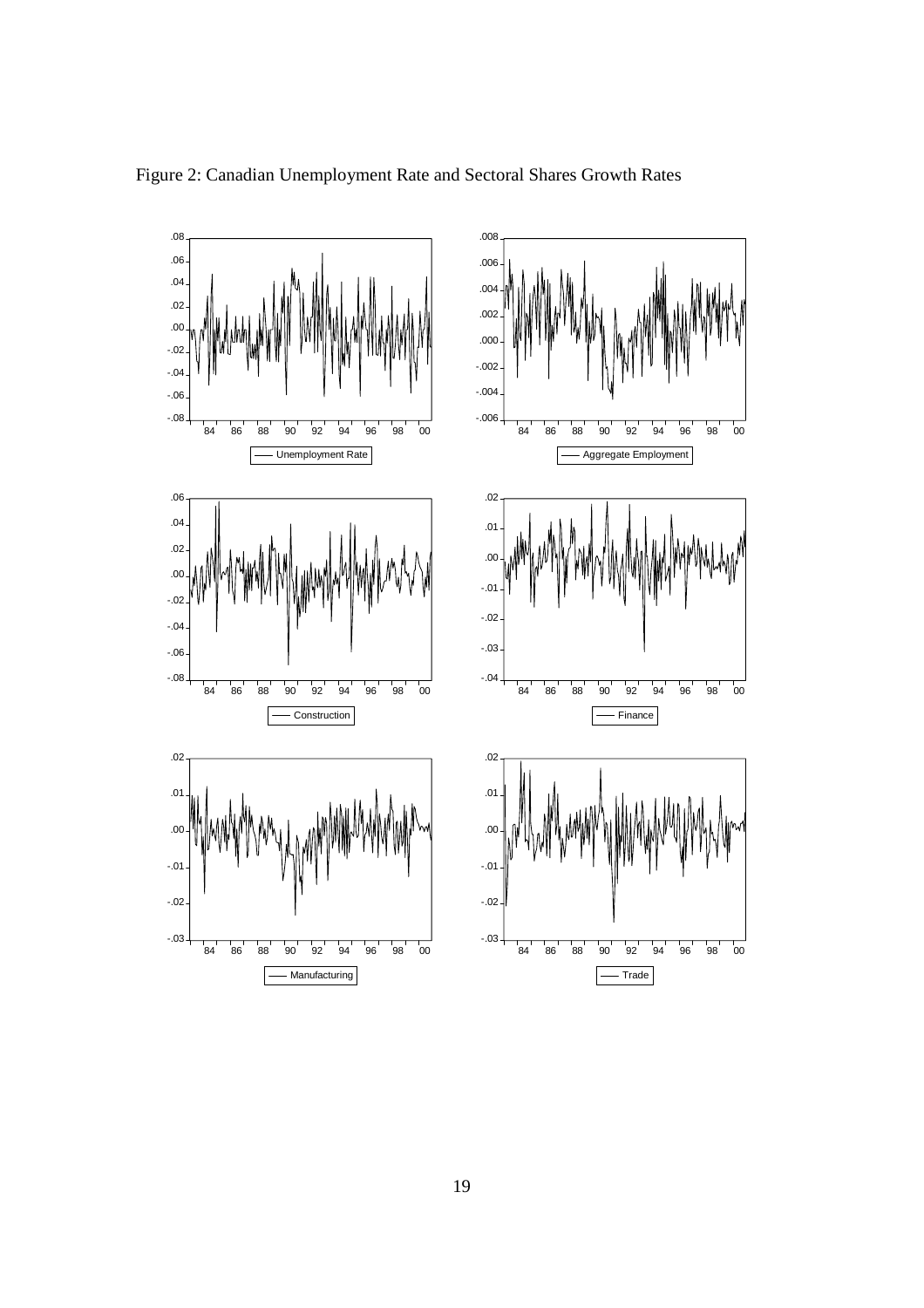|                 | TABLE 1: SUMMARY STATISTICS |                |                     |                |              |                 |                      |                |                     |                |              |              |  |  |
|-----------------|-----------------------------|----------------|---------------------|----------------|--------------|-----------------|----------------------|----------------|---------------------|----------------|--------------|--------------|--|--|
|                 | <b>US</b>                   |                |                     |                |              |                 | Canada               |                |                     |                |              |              |  |  |
|                 | UN RATE                     | <b>AG EMPL</b> | <b>CONSTRUCTION</b> | <b>FINANCE</b> | <b>MANUF</b> |                 | <b>TRADE UN RATE</b> | <b>AG EMPL</b> | <b>CONSTRUCTION</b> | <b>FINANCE</b> | <b>MANUF</b> | <b>TRADE</b> |  |  |
| Mean            | $-0.005$                    | 0.002          | 0.001               | 0.000          | $-0.002$     | 0.000           | $-0.003$             | 0.002          | 0.000               | 0.000          | $-0.001$     | 0.000        |  |  |
| Std. Dev.       | 0.026                       | 0.002          | 0.006               | 0.002          | 0.002        | 0.001           | 0.024                | 0.002          | 0.017               | 0.007          | 0.006        | 0.006        |  |  |
| <b>Skewness</b> | 0.146                       | 0.707          | $-0.010$            | $-0.092$       | 0.057        | 0.552           | 0.307                | $-0.273$       | $-0.126$            | $-0.290$       | $-0.580$     | $-0.171$     |  |  |
| Kurtosis        | 3.489                       | 11.449         | 4.814               | 4.512          | 7.297        | 12.591          | 2.921                | 2.662          | 5.110               | 4.564          | 4.081        | 4.246        |  |  |
| J-B             | 2.898                       | 657.369        | 29.497              | 20,777         |              | 165.496 835.047 | 3.442                | 3.686          | 40.445              | 24.914         | 22.509       | 14.947       |  |  |
| Probability     | 0.235                       | 0.000          | 0.000               | 0.000          | 0.000        | 0.000           | 0.179                | 0.158          | 0.000               | 0.000          | 0.000        | 0.001        |  |  |
| <b>Obs</b>      | 215                         | 215            | 215                 | 215            | 215          | 215             | 215                  | 215            | 215                 | 215            | 215          | 215          |  |  |

TABLE 2: THE ORDER OF THE AR(*P*) PRE-WHITENING MODEL

| LAG                | <b>US</b><br><b>UNEMPLOYMENT AGGREGATE</b><br><b>RATE</b><br>AR(1) | <b>EMPLOYMENT CONSTRUCTION</b><br>AR(4) | AR(6)        | <b>FINANCE</b><br>AR(2) | <b>MANUFACTURING</b><br>AR(2) | <b>TRADE</b><br>AR(1) | <b>CANADA</b><br><b>UNEMPLOYMENT AGGREGATE</b><br><b>RATE</b><br>AR(0) | AR(3)       | <b>EMPLOYMENT CONSTRUCTION</b><br>AR(0) | <b>FINANCE</b><br>AR(0) | <b>MANUFACTURING</b><br>AR(0) | <b>TRADE</b><br>AR(0) |
|--------------------|--------------------------------------------------------------------|-----------------------------------------|--------------|-------------------------|-------------------------------|-----------------------|------------------------------------------------------------------------|-------------|-----------------------------------------|-------------------------|-------------------------------|-----------------------|
|                    | Coefficient                                                        | Coefficient                             | Coefficient  | Coefficient             | Coefficient                   | Coefficient           | Coefficient                                                            | Coefficient | Coefficient                             | Coefficient             | Coefficient                   | Coefficient           |
| -1                 | $-0.172$                                                           | $-0.04$                                 | $-0.109$     | 0.32                    | 0.079                         | $-0.001$              |                                                                        | 0.042       |                                         |                         |                               |                       |
|                    | (2.56)                                                             | (0.588)                                 | (1.57)       | (5.07)                  | (1.212)                       | (0.01)                |                                                                        | (0.624)     |                                         |                         |                               |                       |
| 2                  |                                                                    | 0.304                                   | 0.08         | 0.395                   | 0.293                         |                       |                                                                        | 0.358       |                                         |                         |                               |                       |
|                    |                                                                    | (4.77)                                  | (1.23)       | (6.29)                  | (4.473)                       |                       |                                                                        | (5.665)     |                                         |                         |                               |                       |
| 3                  |                                                                    | 0.349                                   | 0.208        |                         |                               |                       |                                                                        | 0.181       |                                         |                         |                               |                       |
|                    |                                                                    | (5.44)                                  | (3.15)       |                         |                               |                       |                                                                        | (2.664)     |                                         |                         |                               |                       |
| 4                  |                                                                    | 0.176                                   | 0.247        |                         |                               |                       |                                                                        |             |                                         |                         |                               |                       |
|                    |                                                                    | (2.619)                                 | (3.69)       |                         |                               |                       |                                                                        |             |                                         |                         |                               |                       |
| 5                  |                                                                    |                                         | 0.085        |                         |                               |                       |                                                                        |             |                                         |                         |                               |                       |
|                    |                                                                    |                                         | (1.26)       |                         |                               |                       |                                                                        |             |                                         |                         |                               |                       |
| 6                  |                                                                    |                                         | 0.143        |                         |                               |                       |                                                                        |             |                                         |                         |                               |                       |
|                    |                                                                    |                                         | (2.19)       |                         |                               |                       |                                                                        |             |                                         |                         |                               |                       |
| Adj R <sub>2</sub> | 0.025                                                              | 0.361                                   | 0.164        | 0.389                   | 0.09                          | 0.00                  | 0.00                                                                   | 0.19        | 0.00                                    | 0.00                    | 0.00                          | 0.00                  |
| SC.                | $-4.428$                                                           | $-10.386$                               | $-7.546$     | $-9.944$                | $-9.739$                      | $-10.333$             | $-4.566$                                                               | $-9.437$    | $-5.31$                                 | $-7.076$                | $-7.505$                      | $-7.251$              |
| Note:              | Table<br>In                                                        | probability                             | refers<br>to | J-B<br>the              | stat.<br>In                   | (•)<br>the            | adj<br>t-ratio,                                                        | the<br>is   | $\mathbb{R}^2$<br>Adjusted              | <b>SC</b><br>and        | Schwartz<br>the               | Criterion.            |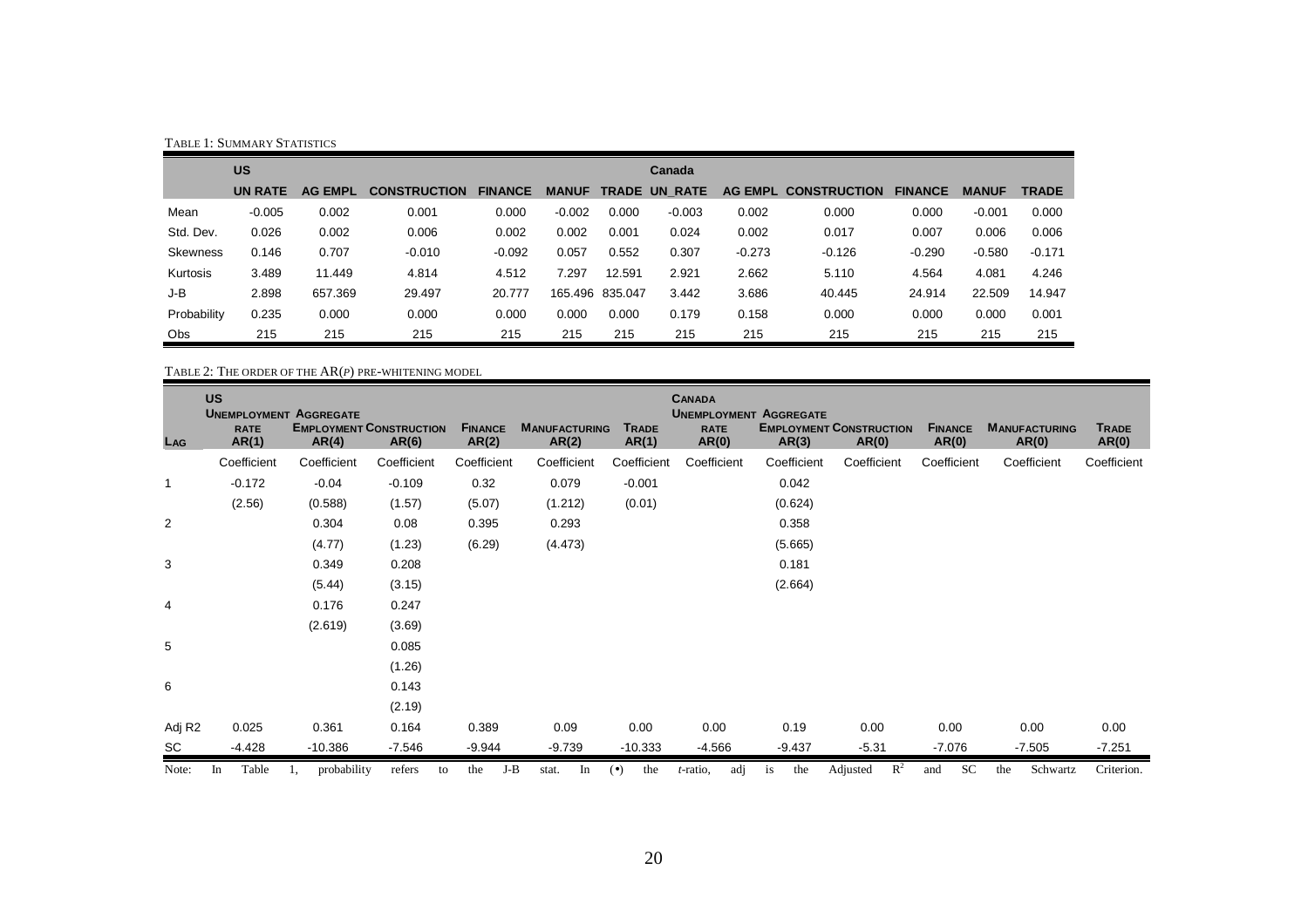| <b>US</b>                                          | <b>UNEMPLOYMENT RATE</b> |       |                                                                                               | <b>AGGREGATE EMPLOYMENT</b> |       | <b>CONSTRUCTION</b> |       | <b>FINANCE</b> |       | <b>MANUFACTURING</b> | <b>TRADE</b> |                                 |
|----------------------------------------------------|--------------------------|-------|-----------------------------------------------------------------------------------------------|-----------------------------|-------|---------------------|-------|----------------|-------|----------------------|--------------|---------------------------------|
|                                                    |                          |       | BOOTSTRAP ASYMPTOTIC BOOTSTRAP ASYMPTOTIC BOOTSTRAP ASYMPTOTIC BOOTSTRAP ASYMPTOTIC BOOTSTRAP |                             |       |                     |       |                |       |                      |              | ASYMPTOTIC BOOTSTRAP ASYMPTOTIC |
| MCLEOD-LI<br><b>TEST</b>                           |                          |       |                                                                                               |                             |       |                     |       |                |       |                      |              |                                 |
| UP TO LAG 20                                       | 0.960                    | 0.976 | 0.006                                                                                         | 0.000                       | 0.134 | 0.149               | 0.044 | 0.001          | 0.057 | 0.045                | 0.054        | 0.008                           |
| UP TO LAG 24<br><b>BICOVARIANCE</b><br><b>TEST</b> | 0.983                    | 0.992 | 0.008                                                                                         | 0.000                       | 0.179 | 0.223               | 0.062 | 0.003          | 0.091 | 0.102                | 0.075        | 0.033                           |
| UP TO LAG 8                                        | 0.630                    | 0.736 | 0.000                                                                                         | 0.000                       | 0.551 | 0.730               | 0.004 | 0.000          | 0.010 | 0.000                | 0.078        | 0.028                           |
| <b>ENGLE TEST</b>                                  |                          |       |                                                                                               |                             |       |                     |       |                |       |                      |              |                                 |
| UP TO LAG 1                                        | 0.407                    | 0.425 | 0.003                                                                                         | 0.000                       | 0.005 | 0.000               | 0.000 | 0.000          | 0.000 | 0.000                | 0.000        | 0.000                           |
| UP TO LAG 2                                        | 0.664                    | 0.660 | 0.006                                                                                         | 0.000                       | 0.014 | 0.002               | 0.000 | 0.000          | 0.000 | 0.000                | 0.002        | 0.000                           |
| UP TO LAG 3                                        | 0.690                    | 0.694 | 0.018                                                                                         | 0.000                       | 0.011 | 0.002               | 0.000 | 0.000          | 0.000 | 0.000                | 0.002        | 0.000                           |
| UP TO LAG 4                                        | 0.812                    | 0.827 | 0.025                                                                                         | 0.001                       | 0.016 | 0.004               | 0.000 | 0.000          | 0.001 | 0.000                | 0.007        | 0.000                           |
| TSAY TEST                                          | 0.095                    | 0.114 | 0.197                                                                                         | 0.212                       | 0.205 | 0.211               | 0.000 | 0.000          | 0.017 | 0.006                | 0.008        | 0.001                           |

| <b>CANADA</b>                                      | <b>UNEMPLOYMENT RATE</b> |       | <b>AGGREGATE EMPLOYMENT</b>                                                                   |       | <b>CONSTRUCTION</b> |       | <b>FINANCE</b> |       | <b>MANUFACTURING</b> |       | <b>TRADE</b> |                                 |
|----------------------------------------------------|--------------------------|-------|-----------------------------------------------------------------------------------------------|-------|---------------------|-------|----------------|-------|----------------------|-------|--------------|---------------------------------|
|                                                    |                          |       | BOOTSTRAP ASYMPTOTIC BOOTSTRAP ASYMPTOTIC BOOTSTRAP ASYMPTOTIC BOOTSTRAP ASYMPTOTIC BOOTSTRAP |       |                     |       |                |       |                      |       |              | ASYMPTOTIC BOOTSTRAP ASYMPTOTIC |
| MCLEOD-LI<br><b>TEST</b>                           |                          |       |                                                                                               |       |                     |       |                |       |                      |       |              |                                 |
| UP TO LAG 20                                       | 0.003                    | 0.002 | 0.890                                                                                         | 0.902 | 0.129               | 0.168 | 0.016          | 0.009 | 0.159                | 0.206 | 0.016        | 0.005                           |
| UP TO LAG 24<br><b>BICOVARIANCE</b><br><b>TEST</b> | 0.013                    | 0.007 | 0.754                                                                                         | 0.791 | 0.205               | 0.311 | 0.021          | 0.014 | 0.164                | 0.197 | 0.025        | 0.015                           |
| UP TO LAG 8<br><b>ENGLE TEST</b>                   | 0.001                    | 0.000 | 0.150                                                                                         | 0.160 | 0.025               | 0.003 | 0.116          | 0.108 | 0.000                | 0.000 | 0.015        | 0.005                           |
| UP TO LAG 1                                        | 0.004                    | 0.007 | 0.572                                                                                         | 0.577 | 0.014               | 0.006 | 0.005          | 0.001 | 0.052                | 0.070 | 0.000        | 0.000                           |
| UP TO LAG 2                                        | 0.000                    | 0.000 | 0.320                                                                                         | 0.342 | 0.011               | 0.003 | 0.007          | 0.001 | 0.111                | 0.137 | 0.002        | 0.001                           |
| UP TO LAG 3                                        | 0.000                    | 0.000 | 0.500                                                                                         | 0.523 | 0.006               | 0.003 | 0.013          | 0.003 | 0.134                | 0.184 | 0.002        | 0.000                           |
| UP TO LAG 4                                        | 0.001                    | 0.001 | 0.671                                                                                         | 0.678 | 0.011               | 0.002 | 0.010          | 0.003 | 0.093                | 0.130 | 0.004        | 0.000                           |
| <b>TSAY TEST</b>                                   | 0.000                    | 0.001 | 0.014                                                                                         | 0.019 | 0.000               | 0.000 | 0.224          | 0.239 | 0.640                | 0.660 | 0.005        | 0.008                           |

Note: Only *p*-values are reported, under the null hypothesis that the time series is a serially *i.i.d.* process. The logistic transformation is adopted for the unemployment rate and the Sectoral share growth rate is defined as  $(LOG(U_T)-LOG(U_{T-1}))$  where U is the Sectoral share  $(0\lt U\lt 1)$ .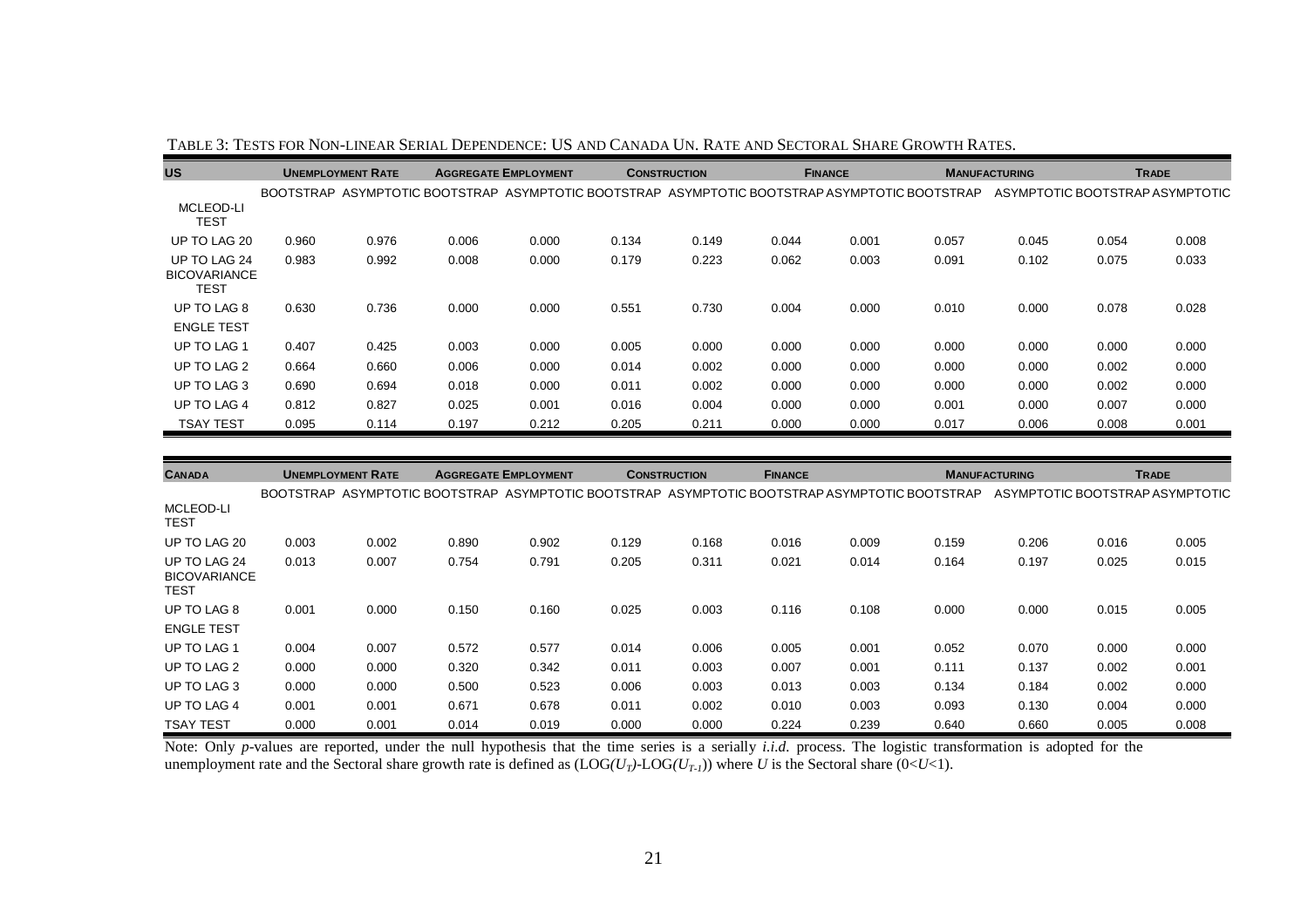| <b>US</b>        |         |                |             |                                             |       |       |                     |       |       |                |       |       |                      |       |              |                                                                                       |       |               |
|------------------|---------|----------------|-------------|---------------------------------------------|-------|-------|---------------------|-------|-------|----------------|-------|-------|----------------------|-------|--------------|---------------------------------------------------------------------------------------|-------|---------------|
| <b>Bootstrap</b> |         | <b>UN RATE</b> |             | <b>AGG EMPLOYMENT</b>                       |       |       | <b>CONSTRUCTION</b> |       |       | <b>FINANCE</b> |       |       | <b>MANUFACTURING</b> |       | <b>TRADE</b> |                                                                                       |       |               |
| Dimension        |         |                |             | $EPS=0.5$ $EPS=1$ $EPS=2$ $EPS=0.5$ $EPS=1$ |       |       |                     |       |       |                |       |       |                      |       |              | EPS=2 EPS=0.5 EPS=1 EPS=2 EPS=0.5 EPS=1 EPS=2 EPS=0.5 EPS=1 EPS=2 EPS=0.5 EPS=1 EPS=2 |       |               |
|                  | 2 0.991 | 0.081          | 0.258       | 0.000                                       | 0.000 | 0.000 | 0.000               | 0.000 | 0.000 | 0.013          | 0.005 | 0.002 | 0.046                | 0.002 | 0.001        | 0.027                                                                                 |       | 0.024 0.027   |
|                  | 3 0.907 | 0.113          | 0.273       | 0.000                                       | 0.000 | 0.000 | 0.000               | 0.001 | 0.000 | 0.032          | 0.004 | 0.000 | 0.020                | 0.000 | 0.000        | 0.004                                                                                 | 0.002 | 0.017         |
|                  | 4 0.827 |                | 0.155 0.166 | 0.005                                       | 0.000 | 0.000 | 0.000               | 0.002 | 0.000 | 0.040          | 0.001 | 0.000 | 0.022                | 0.000 | 0.000        | 0.007                                                                                 | 0.003 | 0.005         |
| Asymptotic       |         |                |             |                                             |       |       |                     |       |       |                |       |       |                      |       |              |                                                                                       |       |               |
|                  | 2 0.999 | 0.073          | 0.259       | 0.000                                       | 0.000 | 0.000 | 0.000               | 0.000 | 0.000 | 0.002          | 0.002 | 0.000 | 0.030                | 0.000 | 0.000        | 0.010                                                                                 |       | $0.014$ 0.004 |
|                  | 3 0.975 | 0.111          | 0.293       | 0.000                                       | 0.000 | 0.000 | 0.000               | 0.000 | 0.000 | 0.004          | 0.002 | 0.000 | 0.007                | 0.000 | 0.000        | 0.000                                                                                 | 0.001 | 0.003         |
|                  | 4 0.945 | 0.152          | 0.153       | 0.000                                       | 0.000 | 0.000 | 0.000               | 0.000 | 0.000 | 0.002          | 0.000 | 0.000 | 0.003                | 0.000 | 0.000        | 0.000                                                                                 | 0.000 | 0.001         |

TABLE 4:**BDS Test** Statistics for the US and Canadian Unemployment Rates and Sectoral Share Growth Rates

| <b>CANADA</b>    |         |                |       |                                                                                                                         |                       |       |       |              |                     |       |                |       |       |                      |       |       |       |                     |
|------------------|---------|----------------|-------|-------------------------------------------------------------------------------------------------------------------------|-----------------------|-------|-------|--------------|---------------------|-------|----------------|-------|-------|----------------------|-------|-------|-------|---------------------|
| <b>Bootstrap</b> |         | <b>Un Rate</b> |       |                                                                                                                         | <b>Agg Employment</b> |       |       | Construction |                     |       | <b>Finance</b> |       |       | <b>Manufacturing</b> |       | Trade |       |                     |
| Dimension        |         |                |       | EPS=0.5 EPS=1 EPS=2 EPS=0.5 EPS=1 EPS=2 EPS=0.5 EPS=1 EPS=2 EPS=0.5 EPS=1 EPS=2 EPS=0.5 EPS=1 EPS=2 EPS=0.5 EPS=1 EPS=2 |                       |       |       |              |                     |       |                |       |       |                      |       |       |       |                     |
|                  | 2 0.000 | 0.000          | 0.001 | 0.841                                                                                                                   | 0.826                 | 0.713 | 0.035 | 0.008        | 0.002               | 0.014 | 0.011          | 0.002 | 0.000 | 0.001                | 0.010 | 0.000 |       | $0.005$ 0.003       |
|                  | 3 0.000 | 0.000          | 0.000 | 0.623                                                                                                                   | 0.505                 | 0.362 | 0.000 |              | $0.000 \quad 0.000$ | 0.027 | 0.010          | 0.002 | 0.000 | 0.000                | 0.002 | 0.000 | 0.011 | 0.003               |
|                  | 4 0.000 | 0.000          | 0.000 | 0.488                                                                                                                   | 0.318                 | 0.262 | 0.000 | 0.000        | 0.000               | 0.004 | 0.004          | 0.000 | 0.000 | 0.000                | 0.001 | 0.000 | 0.021 | 0.002               |
| Asymptotic       |         |                |       |                                                                                                                         |                       |       |       |              |                     |       |                |       |       |                      |       |       |       |                     |
|                  | 0.000   | 0.000          | 0.001 | 0.928                                                                                                                   | 0.844                 | 0.747 | 0.021 | 0.005        | 0.000               | 0.004 | 0.004          | 0.000 | 0.000 | 0.000                | 0.002 | 0.000 |       | $0.002 \quad 0.000$ |
|                  | 3 0.000 | 0.000          | 0.000 | 0.730                                                                                                                   | 0.519                 | 0.351 | 0.000 | 0.000        | 0.000               | 0.009 | 0.005          | 0.001 | 0.000 | 0.000                | 0.000 | 0.000 |       | $0.005$ 0.000       |
|                  | 4 0.000 | 0.000          | 0.000 | 0.461                                                                                                                   | 0.300                 | 0.233 | 0.000 | 0.000        | 0.000               | 0.008 | 0.003          | 0.002 | 0.000 | 0.000                | 0.000 | 0.000 | 0.011 | 0.000               |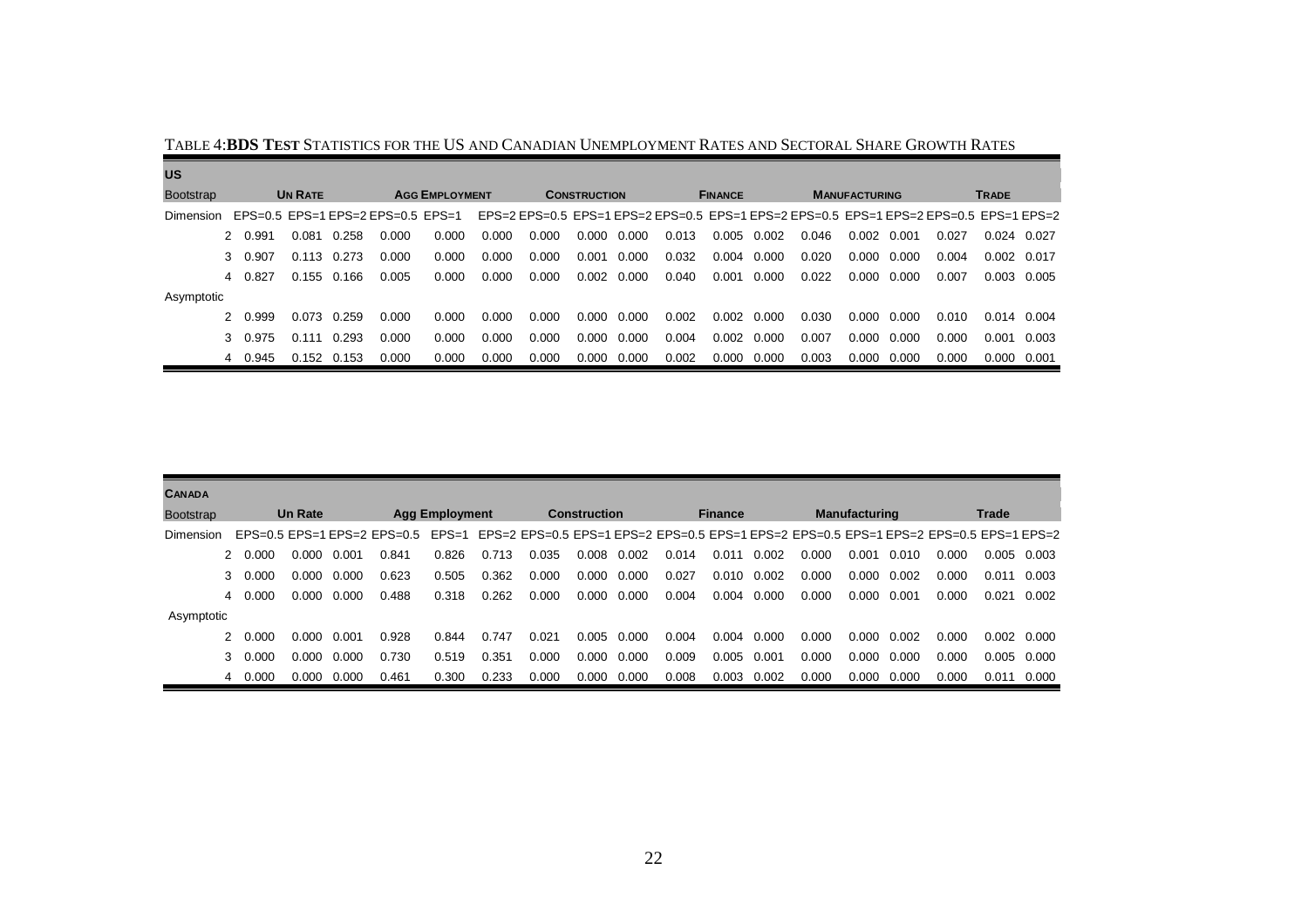| <b>US</b>                |                 |                                                                                     |       |       |       |       |       |       |
|--------------------------|-----------------|-------------------------------------------------------------------------------------|-------|-------|-------|-------|-------|-------|
| <b>Equations</b>         | $1.1$           |                                                                                     |       |       | $1.2$ |       |       |       |
|                          | U <sub>1t</sub> |                                                                                     | U3t   |       | U2t   |       | U3t   |       |
|                          |                 | BOOTSTRAP ASYMPTOTIC BOOTSTRAP ASYMPTOTIC BOOTSTRAP ASYMPTOTIC BOOTSTRAP ASYMPTOTIC |       |       |       |       |       |       |
| <b>MCLEOD-LI TEST</b>    |                 |                                                                                     |       |       |       |       |       |       |
| USING UP TO LAG 20       | 0.044           | 0.001                                                                               | 0.086 | 0.083 | 0.717 | 0.764 | 0.038 | 0.019 |
| USING UP TO LAG 24       | 0.054           | 0.004                                                                               | 0.128 | 0.164 | 0.814 | 0.860 | 0.065 | 0.042 |
| <b>BICOVARIANCE TEST</b> |                 |                                                                                     |       |       |       |       |       |       |
| UP TO LAG 8              | 0.000           | 0.000                                                                               | 0.058 | 0.014 | 0.058 | 0.047 | 0.006 | 0.000 |
| <b>ENGLE TEST</b>        |                 |                                                                                     |       |       |       |       |       |       |
| USING UP TO LAG 1        | 0.000           | 0.000                                                                               | 0.000 | 0.000 | 0.432 | 0.387 | 0.000 | 0.000 |
| USING UP TO LAG 2        | 0.000           | 0.000                                                                               | 0.000 | 0.000 | 0.732 | 0.687 | 0.000 | 0.000 |
| USING UP TO LAG 3        | 0.000           | 0.000                                                                               | 0.000 | 0.000 | 0.810 | 0.786 | 0.001 | 0.000 |
| USING UP TO LAG 4        | 0.000           | 0.000                                                                               | 0.000 | 0.000 | 0.872 | 0.865 | 0.001 | 0.000 |
| <b>TSAY TEST</b>         | 0.006           | 0.000                                                                               | 0.006 | 0.001 | 0.012 | 0.013 | 0.005 | 0.001 |
|                          |                 |                                                                                     |       |       |       |       |       |       |
| <b>CANADA</b>            | 2.1             |                                                                                     |       |       | 2.2   |       |       |       |
|                          | U <sub>1t</sub> |                                                                                     | U3t   |       | U2t   |       | U3t   |       |
| MCLEOD-LI TEST           |                 |                                                                                     |       |       |       |       |       |       |
| USING UP TO LAG 20       | 0.890           | 0.902                                                                               | 0.711 | 0.774 | 0.354 | 0.375 | 0.718 | 0.782 |
| USING UP TO LAG 24       | 0.724           | 0.762                                                                               | 0.475 | 0.554 | 0.514 | 0.555 | 0.558 | 0.625 |
| <b>BICOVARIANCE TEST</b> |                 |                                                                                     |       |       |       |       |       |       |
| UP TO LAG 8              | 0.155           | 0.171                                                                               | 0.730 | 0.833 | 0.111 | 0.108 | 0.335 | 0.429 |
| <b>ENGLE TEST</b>        |                 |                                                                                     |       |       |       |       |       |       |
| USING UP TO LAG 1        | 0.735           | 0.733                                                                               | 0.457 | 0.474 | 0.010 | 0.007 | 0.648 | 0.643 |
| USING UP TO LAG 2        | 0.509           | 0.542                                                                               | 0.099 | 0.133 | 0.030 | 0.023 | 0.165 | 0.190 |
| USING UP TO LAG 3        | 0.722           | 0.736                                                                               | 0.079 | 0.108 | 0.056 | 0.057 | 0.067 | 0.099 |
| USING UP TO LAG 4        | 0.857           | 0.865                                                                               | 0.136 | 0.187 | 0.103 | 0.105 | 0.137 | 0.176 |
| <b>TSAY TEST</b>         | 0.253           | 0.254                                                                               | 0.735 | 0.751 | 0.011 | 0.010 | 0.432 | 0.484 |

TABLE 5: TESTS FOR NON-LINEAR SERIAL DEPENDENCE: THE MULTIVARIATE CASE

Note: Only *p*-values are reported, under the null hypothesis that the time series is a serially *i.i.d.* process.). U<sub>1t</sub>, U<sub>2t</sub> and  $U_{3t}$  are the residuals form the VAR analysis (equations 1.1, 1.2, 2.1 and 2.2).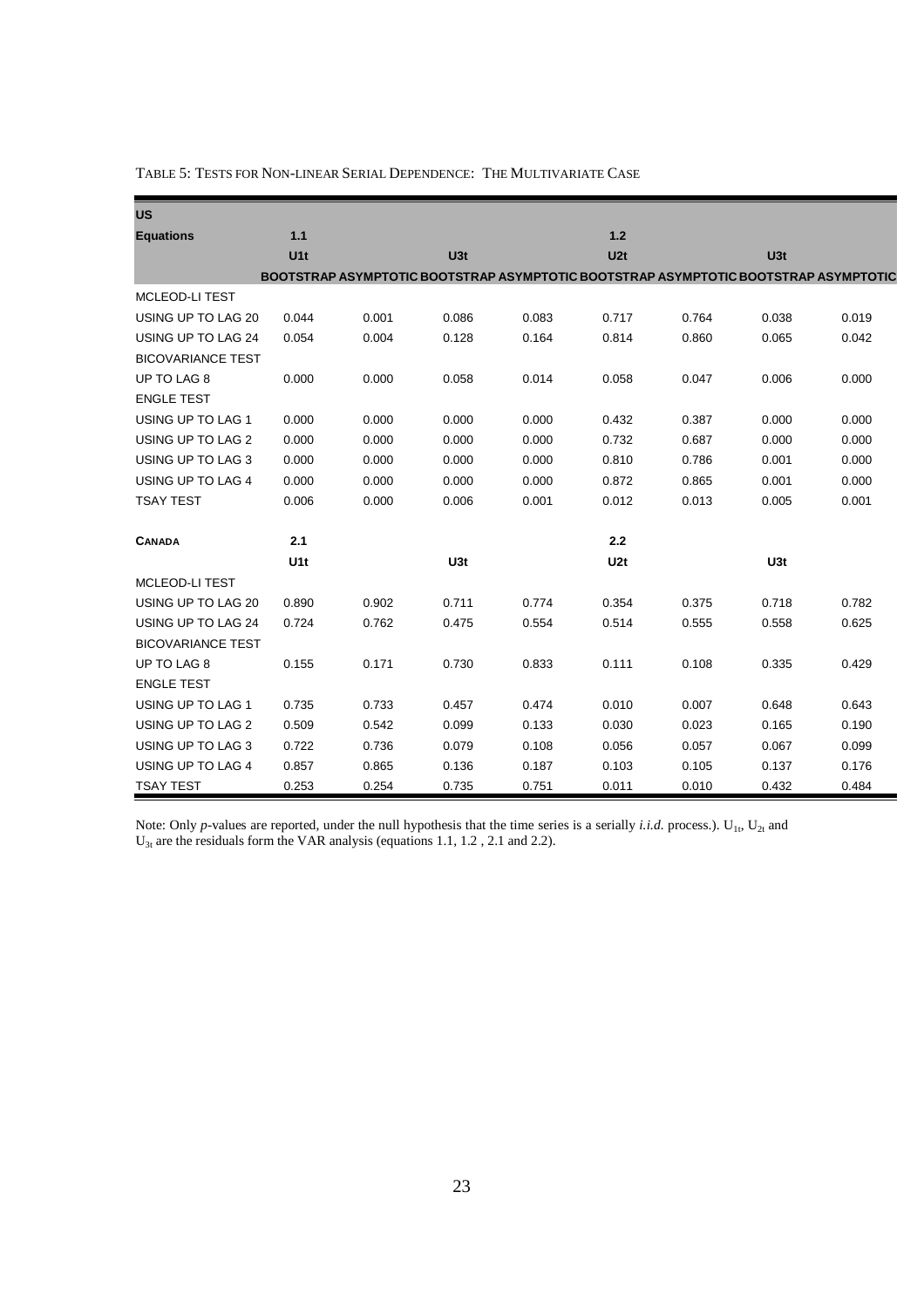| <b>US</b>        | Eq 1.1    |         |         |           |         |         | Eq. 1.2   |         |         |           |         |         |
|------------------|-----------|---------|---------|-----------|---------|---------|-----------|---------|---------|-----------|---------|---------|
| <b>Bootstrap</b> | $U_{1t}$  |         |         | $U_{3t}$  |         |         | $U_{2t}$  |         |         | $U_{3t}$  |         |         |
| <b>Dimension</b> | $EPS=0.5$ | $EPS=1$ | $EPS=2$ | $EPS=0.5$ | $EPS=1$ | $EPS=2$ | $EPS=0.5$ | $EPS=1$ | $EPS=2$ | $EPS=0.5$ | $EPS=1$ | $EPS=2$ |
| 2                | 0.003     | 0.001   | 0.001   | 0.152     | 0.000   | 0.002   | 0.483     | 0.155   | 0.215   | 0.001     | 0.000   | 0.001   |
| 3                | 0.001     | 0.001   | 0.000   | 0.109     | 0.000   | 0.000   | 0.442     | 0.297   | 0.226   | 0.000     | 0.000   | 0.000   |
| 4                | 0.000     | 0.000   | 0.000   | 0.038     | 0.000   | 0.000   | 0.310     | 0.396   | 0.162   | 0.002     | 0.000   | 0.000   |
| Asymptotic       |           |         |         |           |         |         |           |         |         |           |         |         |
| 2                | 0.000     | 0.000   | 0.000   | 0.133     | 0.001   | 0.000   | 0.532     | 0.120   | 0.172   | 0.000     | 0.000   | 0.000   |
| 3                | 0.000     | 0.000   | 0.000   | 0.088     | 0.000   | 0.000   | 0.475     | 0.300   | 0.216   | 0.000     | 0.000   | 0.000   |
| 4                | 0.000     | 0.000   | 0.000   | 0.016     | 0.000   | 0.000   | 0.253     | 0.442   | 0.141   | 0.000     | 0.000   | 0.000   |

#### TABLE 6:**BDS TEST**  STATISTICS FOR THE MULTIVARIATE CASE

| Canada           | Eq. 2.1   |         |         |           |         |         | 2.2       |         |         |           |         |         |
|------------------|-----------|---------|---------|-----------|---------|---------|-----------|---------|---------|-----------|---------|---------|
| <b>Bootstrap</b> | $U_{1t}$  |         |         | $U_{3t}$  |         |         | $U_{2t}$  |         |         | $U_{3t}$  |         |         |
| <b>Dimension</b> | $EPS=0.5$ | $EPS=1$ | $EPS=2$ | $EPS=0.5$ | $EPS=1$ | $EPS=2$ | $EPS=0.5$ | $EPS=1$ | $EPS=2$ | $EPS=0.5$ | $EPS=1$ | $EPS=2$ |
| 2                | 0.752     | 0.748   | 0.430   | 0.058     | 0.090   | 0.202   | 0.001     | 0.000   | 0.034   | 0.190     | 0.247   | 0.401   |
| 3                | 0.800     | 0.558   | 0.214   | 0.005     | 0.008   | 0.037   | 0.000     | 0.000   | 0.032   | 0.082     | 0.101   | 0.128   |
| 4                | 0.799     | 0.314   | 0.131   | 0.002     | 0.003   | 0.033   | 0.000     | 0.000   | 0.033   | 0.045     | 0.088   | 0.134   |
| Asymptotic       |           |         |         |           |         |         |           |         |         |           |         |         |
| 2                | 0.842     | 0.800   | 0.437   | 0.016     | 0.070   | 0.209   | 0.000     | 0.000   | 0.013   | 0.162     | 0.269   | 0.458   |
| 3                | 0.918     | 0.584   | 0.200   | 0.000     | 0.005   | 0.022   | 0.000     | 0.000   | 0.016   | 0.046     | 0.090   | 0.121   |
| 4                | 0.951     | 0.315   | 0.092   | 0.000     | 0.000   | 0.017   | 0.000     | 0.000   | 0.017   | 0.007     | 0.071   | 0.134   |

Note: Only *p*-values are reported, under the null hypothesis that the time series is a serially *i.i.d.* process.).  $U_{1t}$ ,  $U_{2t}$  and  $U_{3t}$  are the residuals form the VAR analysis

The estimations in our exercise are carried out using GAUSS 3.2, Eviews 4.1 and the Nonlinear Toolkit 4.6 by Patterson and Ashley (2000).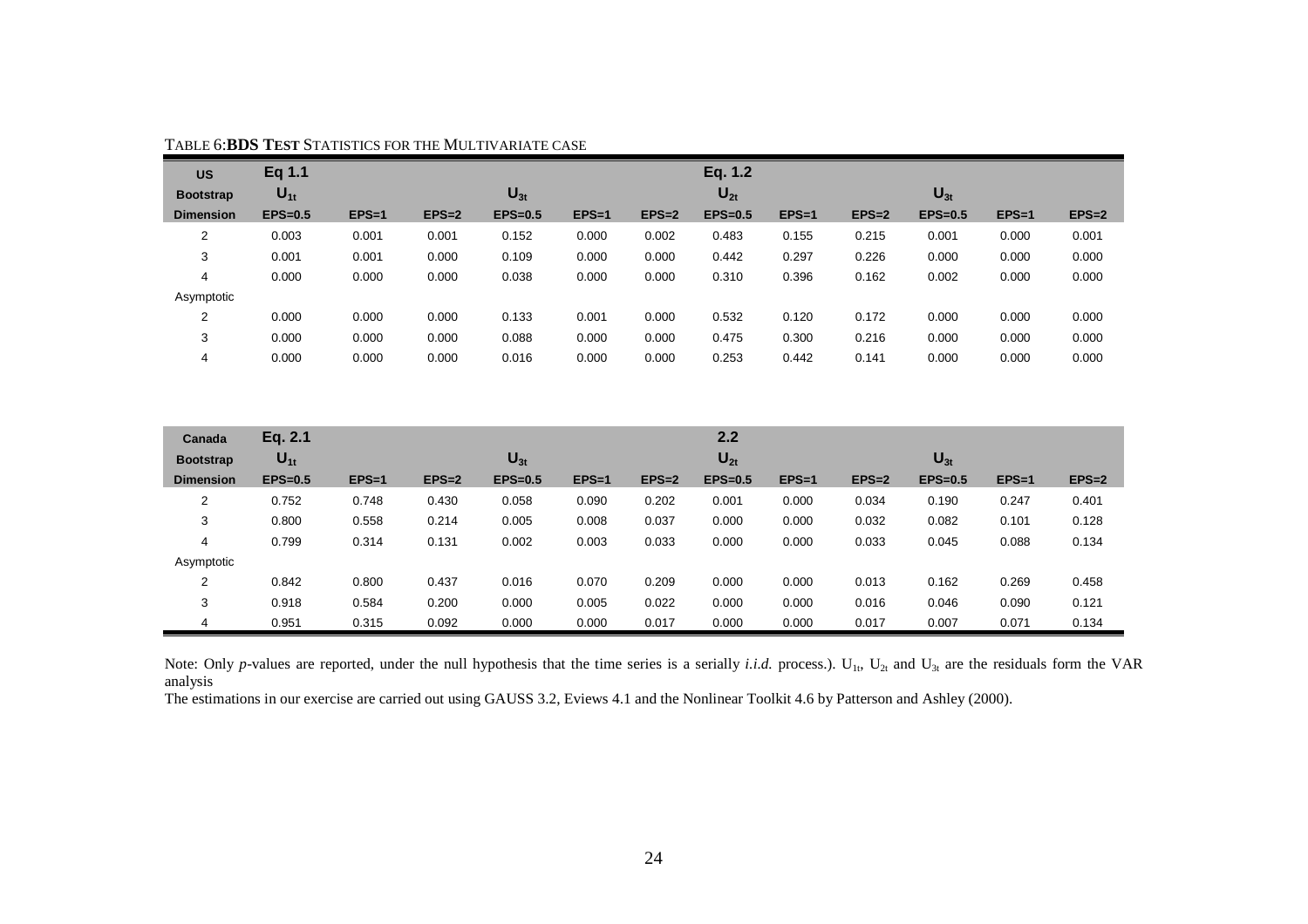# **TECHNICAL APPENDIX**

#### **BDS TEST FOR RANDOMNESS**

 A powerful test used for independence (and, under certain circumstances, for non-linear dependencies) was developed by Brock, Dechert, and Scheinkman (1996) and is based on the correlation integral. The BDS statistic tests the null hypothesis that the elements of a time series are independently and identically distributed (IID). For a time series which is IID, the distribution of the statistic:

$$
W_{m,T}(\varepsilon) = \frac{\sqrt{T}\Big\{C_{m,T} - C_{1,T}(\varepsilon)^m\Big\}}{\sqrt{\sigma_{m,T}^2(\varepsilon)}}
$$

is asymptotically  $N(0,1)$ *.*  $W_m$ (e) is known as the BDS statistic.  $C_m$ (e) denotes the fraction of *m*-tuples in the series, which are within a distance of each other and  $\sigma_m(\varepsilon)$  is an estimate of the standard deviation under the null hypothesis of *IID*. The test statistic is asymptotically standard normal under the null of whiteness. The null is rejected if the test statistic is absolutely large, (say greater than 1.96). If the null hypothesis of *IID* cannot be accepted this implies that the residuals contain some kind of hidden structure, which might be non-linear – or even chaotic.

## **MCLEOD AND LI TEST**

The McLeod and Li test (McLeod and Li, 1983) can be used as a portmanteau test of non-linearity. To test for non-linear effects in time series data McLeod and Li have proposed the statistic:

$$
Q(m) = \frac{n(n+2)}{n-k} \sum_{k=1}^{m} r_a^2(k)
$$

where

$$
r_a^2(k) = \frac{\sum_{t=k+1}^n e_t^2 e_{t-k}^2}{\sum_{t=1}^n e_t^2} \qquad k = 0, 1, ..., n-1
$$

are the autocorrelations of the squared residuals,  $e_t^2$ , obtained from fitting a model to the data. If the series  $e_t$  is independently and identically distributed  $(IID)$  then the asymptotic distribution of  $Q(m)$  is  $\chi^2$  with m degrees of freedom.

#### **ENGLE LM TEST**

This test was suggested by Engle (1982) to detect ARCH disturbances. Bollerslev 91986) suggests that should also have power against GARCH alternatives. Since it is a LaGrange Multiplier test, the test statistic itself is based on the  $R^2$  of an auxiliary regression, which in this case can be defined as: